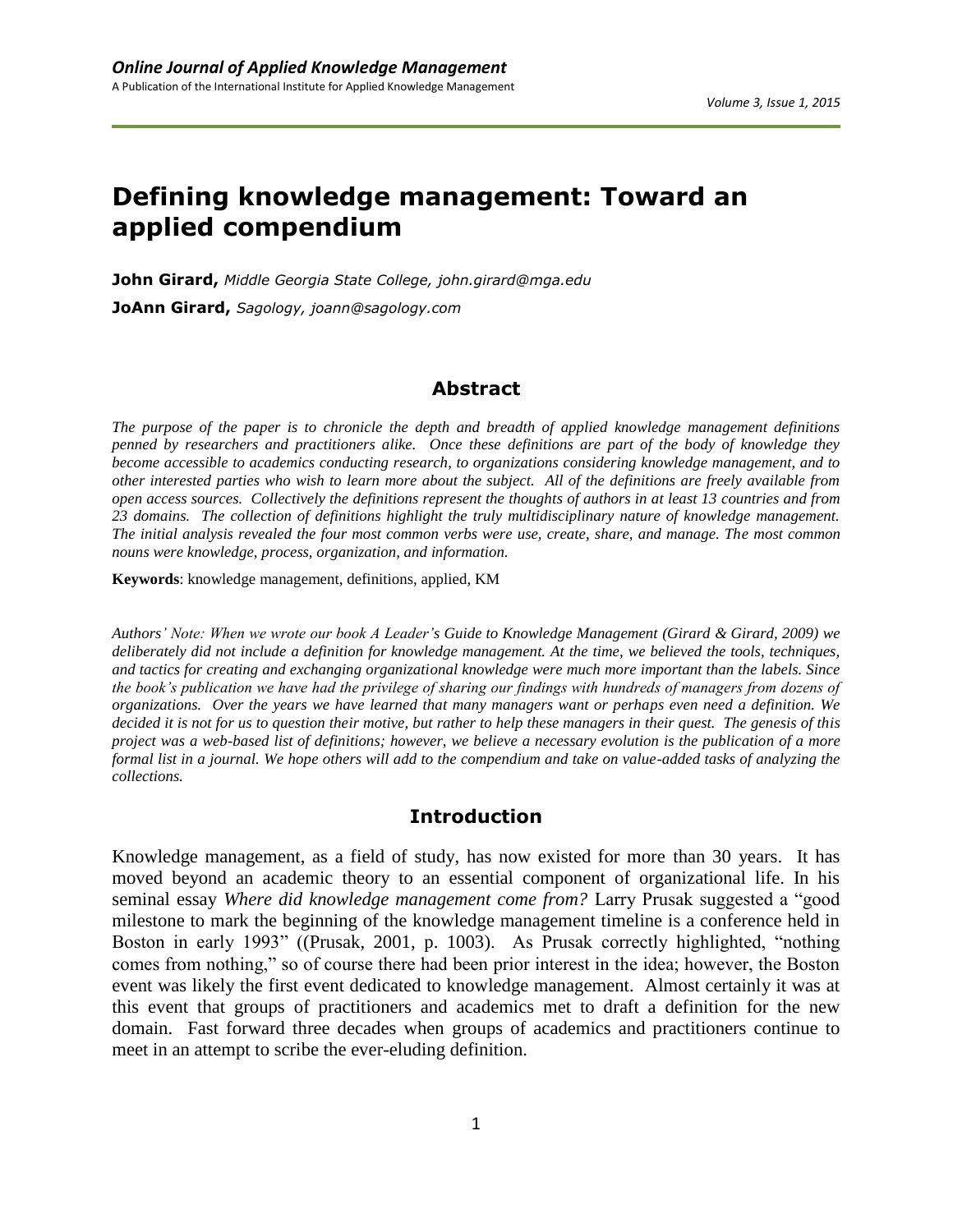The primary aim of the project was to demonstrate the depth, breadth, and international nature of knowledge management. This work is the first attempt to catalog, within the academic literature, knowledge management definitions, especially those with an applied orientation. We hope that other researchers will build on this foundation with a view to cataloging the many definitions in use today and in the future. To ensure that all interested parties would have access to the source material, only definitions that are widely available on the Internet were considered. Some might question the exclusion of some oft-cited definitions that are locked in the academic vaults we call journals; however, given the field is about sharing, it seemed rather oxymoronic to discuss definitions that many people cannot access.

There is no suggestion that every knowledge management definition penned in the past three decades has been considered. The major goal was to consider a wide variety of definitions in terms of originating discipline and country. We opted to present the definitions by domain, which we acknowledge is very subjective. In addition we have listed the country of origin, which again is rather subjective as it is usually based on the lead author or publisher's country of origin. In both cases the categorization is simply a way to highlight the depth and breadth of the definitions. We encourage other researchers to offer additional ways to organize the collection. That said, the categorization is important as many researchers and practitioners suggest knowledge management is a multidisciplinary field drawing from many subject areas.

## **The Definitions**

To begin the journey, some of the classic and most cited definitions were considered:

Knowledge Management is therefore a conscious strategy of getting the right knowledge to the right people at the right time and helping people share and put information into action in ways that strive to improve organizational performance (O'Dell & Grayson, 1998). (USA, Management)

Davenport and Prusak (1998, p. 163): Knowledge Management draws from existing resources that your organization may already have in place-good information systems management, organizational change management, and human resources management practices (USA, Management)

The new millennium ushered in a wide variety of knowledge management definitions. Below are a selection of definitions, by discipline, that highlight the depth and breadth of thinking in the domain. More than 100 definitions were analyzed and included below. Following each definition is the citation and the country of origin. It is worth noting that many of the definitions are not as precise as some researchers may demand. Arguably, some of the definitions are more descriptive in nature and less precise than ideal. Nevertheless, this is the nature of the real world and we decided to focus on the task of collecting rather than the task of criticizing or reconstructing. Finally, we have included the reference for each of the definitions to facilitate further discovery.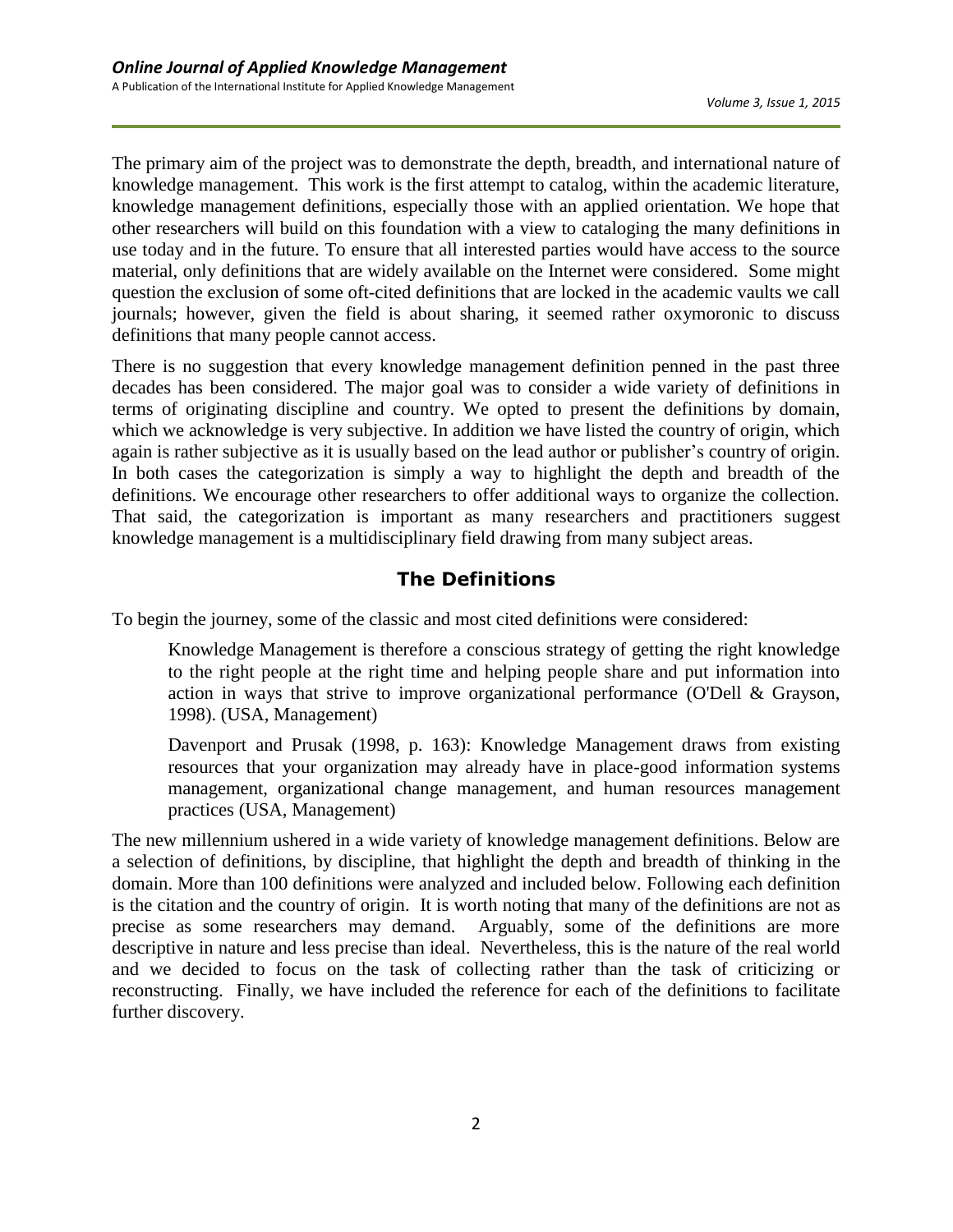## **Accounting**

The process of connecting people to people and people to information to create a competitive advantage (Siegel & Shim, 2010). USA

### **Aerospace**

Knowledge management, loosely defined, is a disciplined, holistic approach to using expertise effectively for competitive advantage. At Boeing, knowledge management is made up of a comprehensive system of processes, tools, methods and techniques that enable employees to capture and share information effectively (Arkell, 2007). USA

## **Archivists**

Knowledge Management: The administration and oversight of an organization's intellectual capital by managing information and its use in order to maximize its value (Pearce-Moses, 2005, p. 225). USA

## **Artificial Intelligence**

Knowledge management involves the identification and analysis of available and required knowledge assets and knowledge asset related processes, and the subsequent planning and control of actions to develop both the assets and the processes so as to fulfil organizational objectives (Macintosh, 1999). United Kingdom

## **Content Management**

Knowledge management is the practice of ensuring insights, results and learning within an organization is captured and made available for staff to find, use, update, adopt and integrate into company processes. Knowledge management often aligned with training and learning, as well as innovation and research initiatives ("Knowledge Management, Elcom,"). Australia

The term knowledge management describes the generation, storage, control and provision of knowledge within a company ("Knowledge Management, Bitfarm Archiv,"). Germany

## **Defense**

[KM is] an integrated systematic approach which, when applied to an organization, enables the optimal use of timely, accurate and relevant information; it also facilitates knowledge discovery and innovation, fosters the development of a learning organization and enhances understanding by integrating all sources of information, as well as individual and collective knowledge and experience (Blodgett, Crowell, & Lahaise, 2005). Canada

Knowledge management (KM) is the process of enabling knowledge flow to enhance shared understanding, learning, and decision making (*Knowledge Management Operations*, 2012). USA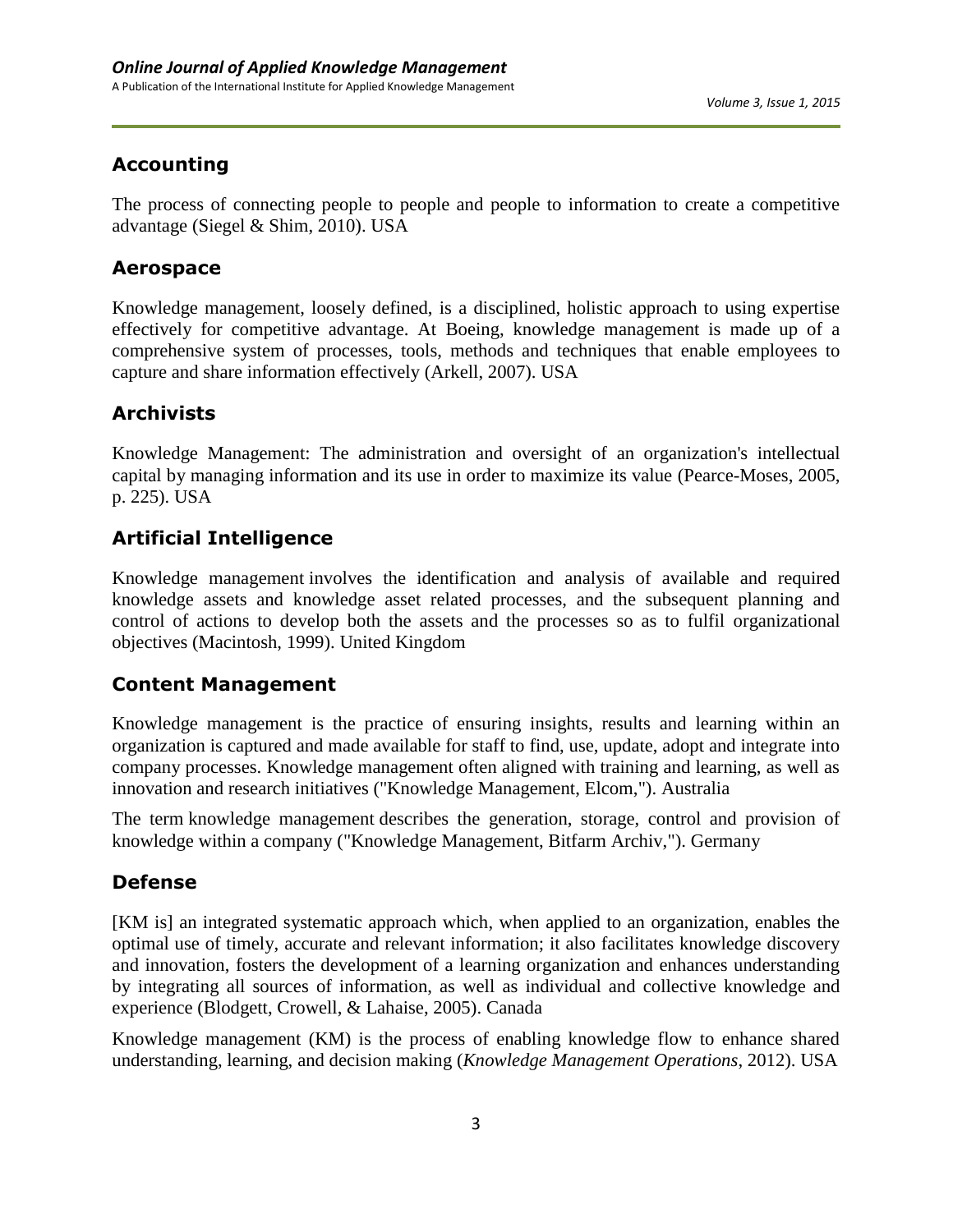### **Development**

Knowledge management is explicit and systematic management of processes enabling vital individual and collective knowledge resources to be identified, created, stored, shared, and used for benefit. Its practical expression is the fusion of information management and organizational learning (Serrat, 2009). International

*Knowledge Management* is the systematic process and strategy for finding, capturing, organizing, distilling and presenting data, information and knowledge for a specific purpose and to serve a specific organization or community (D. King, 2005). USA.

Knowledge management (KM) is an umbrella term encompassing the many unique but related facets of creating, organizing, sharing, and using information and experiences ("What is Knowledge Management (KM)?,") USA

Knowledge management is the way organizations create, capture, enhance, and reuse knowledge to achieve organizational objectives ("Knowledge Management in ADB," 2004, p. 13). International

Knowledge management is a discipline that promotes an integrated approach to the creation, capture, organization, access and use of an organization's information assets. These assets include structured databases, textual information such as policy and procedure documents, and most importantly, the tacit knowledge and expertise resident in the heads of individual employees ("What is Knowledge management?," 2012). International

Knowledge Management (KM) is the systematic management of processes enabling vital individual and collective knowledge resources to be identified, created, stored, shared, and used for the benefit of the actors involved ("Glossary: Knowledge Management and Sharing," 2012). International

## **Education**

[KM is] a set of practices that helps to improve the use and sharing of data and information in decision making (Petrides & Nodine, 2003). USA

Knowledge management is the planning, organizing, motivating, and controlling of people, processes and systems in the organization to ensure that its knowledge-related assets are improved and effectively employed (W. R. King, 2009, p. 6). USA

The process of knowledge management begins with the identification and classification of the types of the knowledge which currently exist in the organization followed by the understanding of where and how the knowledge exists (Little, 2010). USA

The systematic process of finding, selecting, organizing, distilling and presenting information in a way that improves an employee's comprehension in a specific area of interest ("Knowledge management - glossary, Knowledgepoint," 2007). Australia

Knowledge management: The process of capturing, organizing, and storing information and experiences of workers and groups within an organization and making it available to others. By collecting those artifacts in a central or distributed electronic environment (often in a database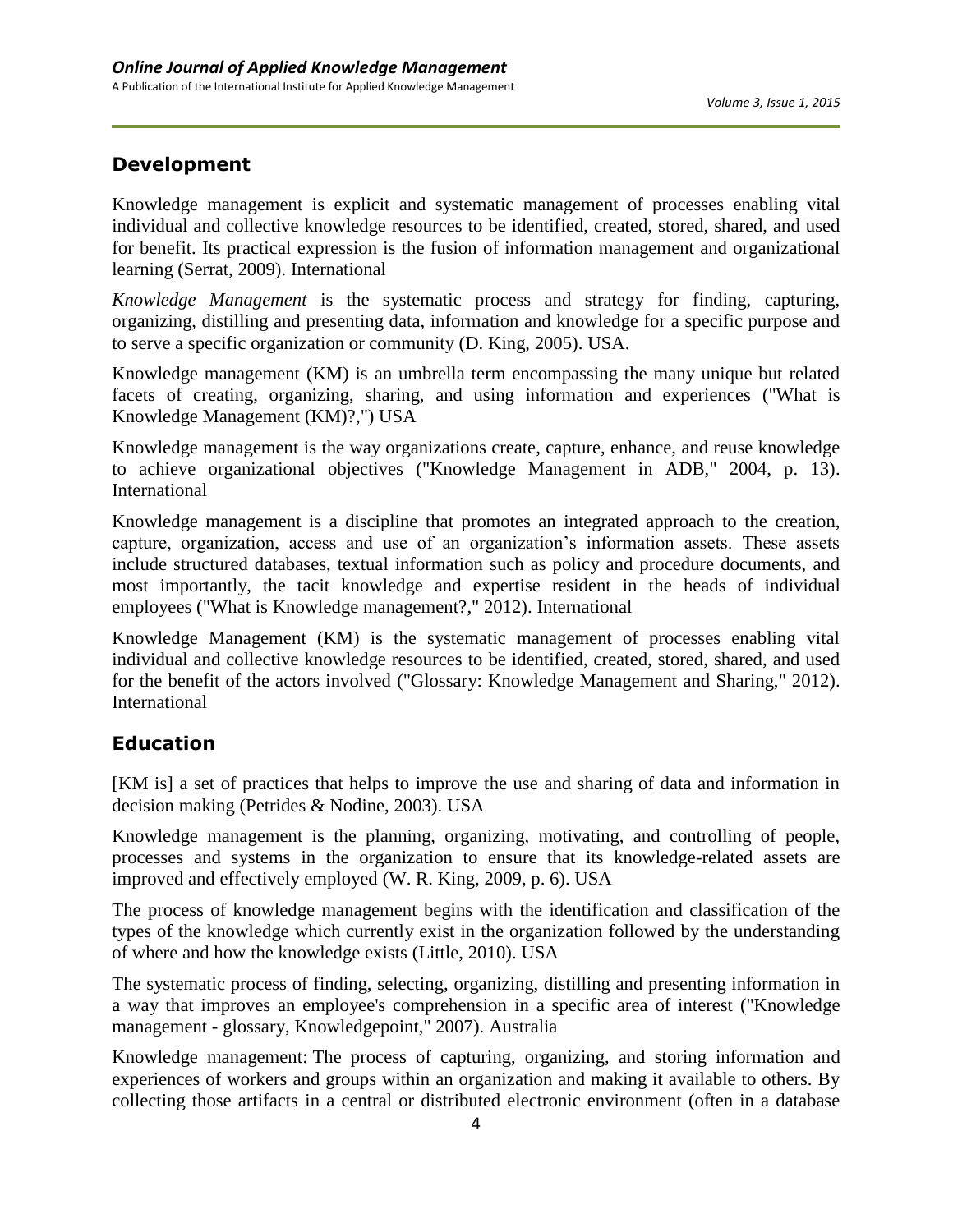called a knowledge base), KM aims to help a company gain competitive advantage ("knowledge management, An e-learning glossary," 2014). United Kingdom

### **Energy**

[KM is the] systematic and integral approximation which permits to identify, manage and share the knowledge within an organization, and to interconnect people to create new collective knowledge useful to the objectives of the group (Sbaffoni, 2010). International

Knowledge Management is a term applied to any initiative involving people, processes and technology that leverages the knowledge within an organisation to achieve business results. KM practice requires vision and organisational communities aided by leadership ("E&P Knowledge Management - What's it all About?," 2001). France

## **Engineering**

Knowledge Management is about the protection, development and exploitation of knowledge assets (Katsoulakos & Zevgolis, 2004). Cyprus

Knowledge management is a process whereby an enterprise methodically gathers, organizes, analyzes and shares knowledge relevant to its business environment and operating disciplines ("Knowledge Management, CA,"). Australia

## **Finance**

The process of creating, institutionalizing, and distributing knowledge among people for the purpose of improving and organizing business processes and practices ("knowledge management - Investment & Finance Definition," 2010). USA

[KM is] 1. use of organization's knowledge for competitive advantage 2. the coordination and exploitation of an organization's knowledge resources, in order to create benefit and competitive advantage ("knowledge management," 2009). International

## **General**

Knowledge management: efficient handling of information and resources within a commercial organization ("knowledge management. Oxford Dictionaries.,"). United Kingdom

Knowledge management (KM) is the process of capturing, developing, sharing, and effectively using organisational knowledge ("Knowledge management," 2014). International

Knowledge management: the way in which knowledge is organized and used within a company, or the study of how to effectively organize and use it ("knowledge management. Cambridge Dictionaries.,"). United Kingdom

Knowledge Management: the technologies involved in creating, disseminating, and utilizing knowledge data; also any enterprise involved in this ("knowledge management. Dictionary.com,"). USA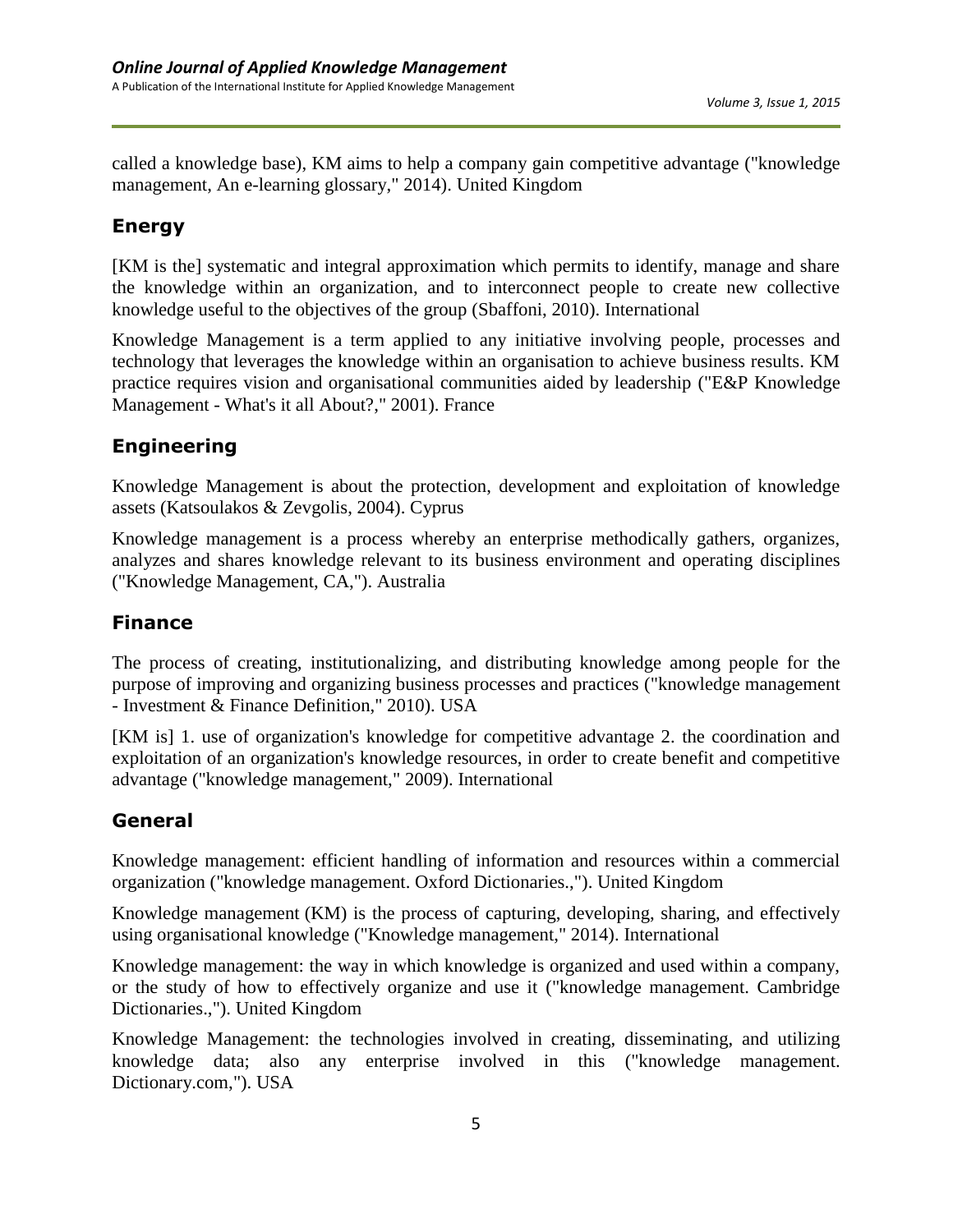Knowledge management is the process used by organizations to get, show and put to work information within the organization ("knowledge-management, Your Dictionary,"). USA

### **Government**

[KM is] the constant challenge to identify, rescue, create, access, develop, preserve, disseminate, promote, use and reuse knowledge in order to answer to our audiences delivering an excellent service (Kraft & Donoso, 2012). Chile

A trans-disciplinary approach to improving organisational outcomes and learning through maximising the use of knowledge. It involves the design, implementation and review of social and technological activities and processes to improve the creating, sharing and applying or using of knowledge. Knowledge management is concerned with innovation and sharing behaviours, managing complexity and ambiguity through knowledge networks and connections, exploring smart processes and deploying people-centric technologies ("Recordkeeping In Brief 26 - An introduction to knowledge management for records managers," 2009). Australia

Knowledge Management is: Discipline that seeks to improve the performance of individuals and organizations by maintaining and leveraging present and future value of knowledge assets, encompassing both human and automated activities (*Knowledge Management Glossary, NASA Wiki*, 2014). USA

Knowledge Management is: Process an organization uses to optimize its intellectual capital to achieve organizational objectives (*Knowledge Management Glossary, NASA Wiki*, 2014). USA

Knowledge Management (KM)— A systematic process of finding, selecting, organizing, distilling and presenting information which involves the design, review and implementation of both social and technological processes to improve the application of knowledge (*Knowledge Management: Glossary of Terms*, 2012, p. 5). India

Knowledge management (KM) is generally defined as a set of new organizational practices with wide relevance in the knowledge economy. Knowledge management deals with any intentional set of practices and processes designed to optimize the use of knowledge, in other words, to increase allocative efficiency in the area of knowledge production, distribution and use (Young, 2013, p. 3). International

## **Health**

WHO uses the term [knowledge management] to describe how the secretariat uses technology to enable people to create, capture, store, retrieve, use and share knowledge ("Department of Knowledge Management and Sharing (KMS),"). International

Knowledge management is a set of principles, tools and practices that enable people to create knowledge, and to share, translate and apply what they know to create value and improve effectiveness ("WHO knowledge management glossary," 2006). International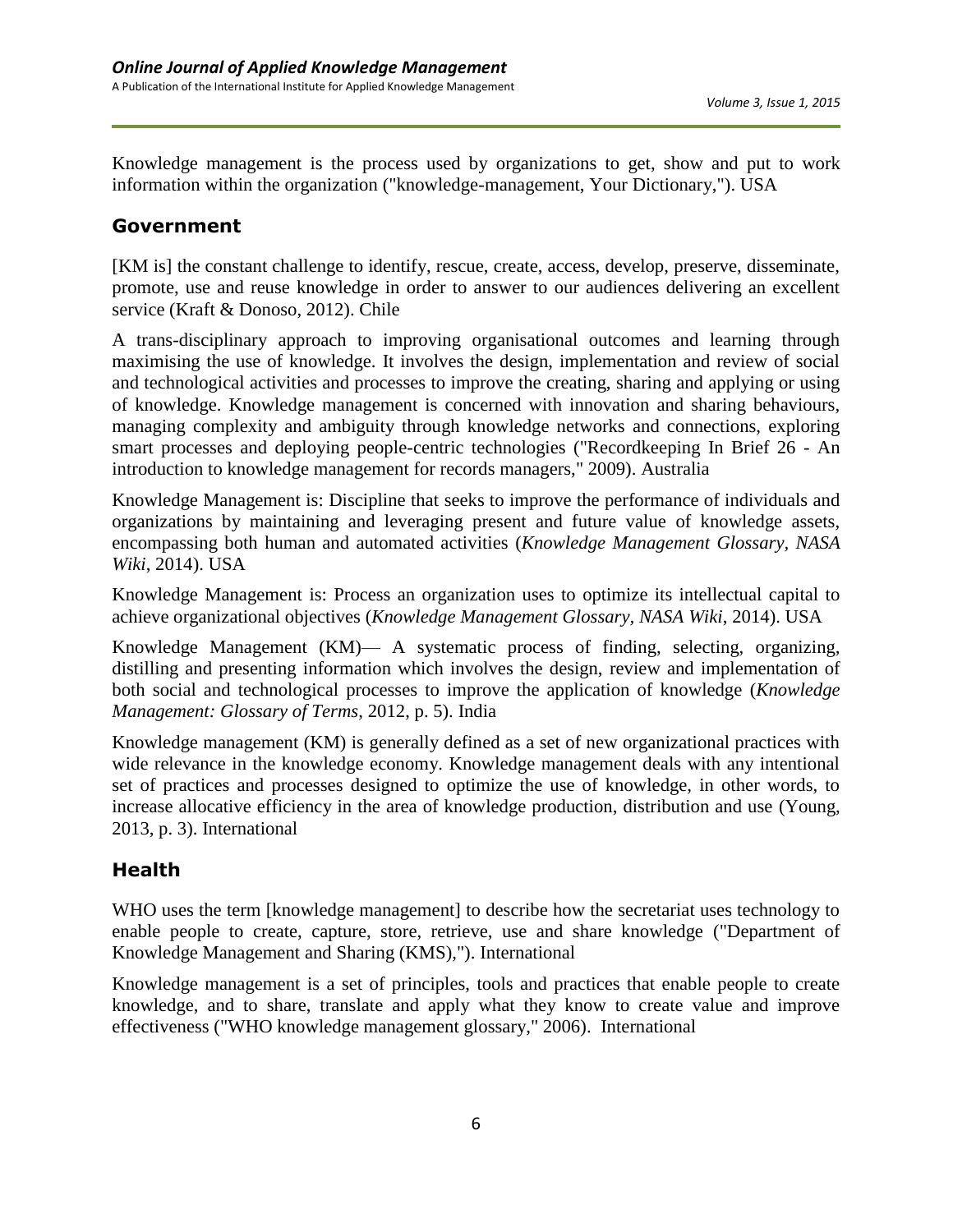### **Human Resources**

Knowledge management is the process of efficiently organising, analysing, retrieving, using and – in some cases – monetising knowledge ("Knowledge Management definition, HRZone,"). United Kingdom

KM is a discipline that promotes an integrated approach to identify, manage, share and leverage an organization's knowledge and information assets through policies, organizational structures, procedures, applications and technologies. Knowledge needs to be shared; employees need to be ready, willing and able to share it and the organization needs a culture that promotes knowledgesharing in a climate of trust and openness ("knowledge management, An e-learning glossary," 2014). USA

## **Information and Library Science**

The management of information resources, services, systems and technologies using various technologies and tools through activities such as information acquisition/creation, information retrieval and storage, data mining, classification and cataloguing, and information use in different information handling institutions or centers such as libraries, archives and museums (Onyancha & Ocholla, 2009). South Africa

Knowledge Management (KM) refers to a multi-disciplined approach to achieving organizational objectives by making the best use of knowledge (Liu, 2007). USA

Knowledge management (KM) is like beauty - in the eye of the beholder. There is no universally accepted definition of the term, perhaps reflecting its essential character, its unique interpretation by the organisation that adopts the philosophy (Abell & Oxbrow, 2006, p. 33). United Kingdom

## **Information Management**

A Knowledge Management System is one that provides the user with the explicit information required, in exactly the form required, at precisely the time the user needs it (McKenna, 1997). USA

KM is a newly emerging, interdisciplinary business model dealing with all aspects of knowledge within the context of the firm, including knowledge creation, codification, sharing, and how these activities promote learning and innovation (Hernadez, Liang, Prescott, & Kirch, 1999). USA

The ability of an organization to manage, store, value, and distribute knowledge (Liebowitz & Wilcox, 1997). USA

## **Information Technology**

KM is the process through which organizations generate value from their intellectual and knowledge-based assets (Levinson, 2007). USA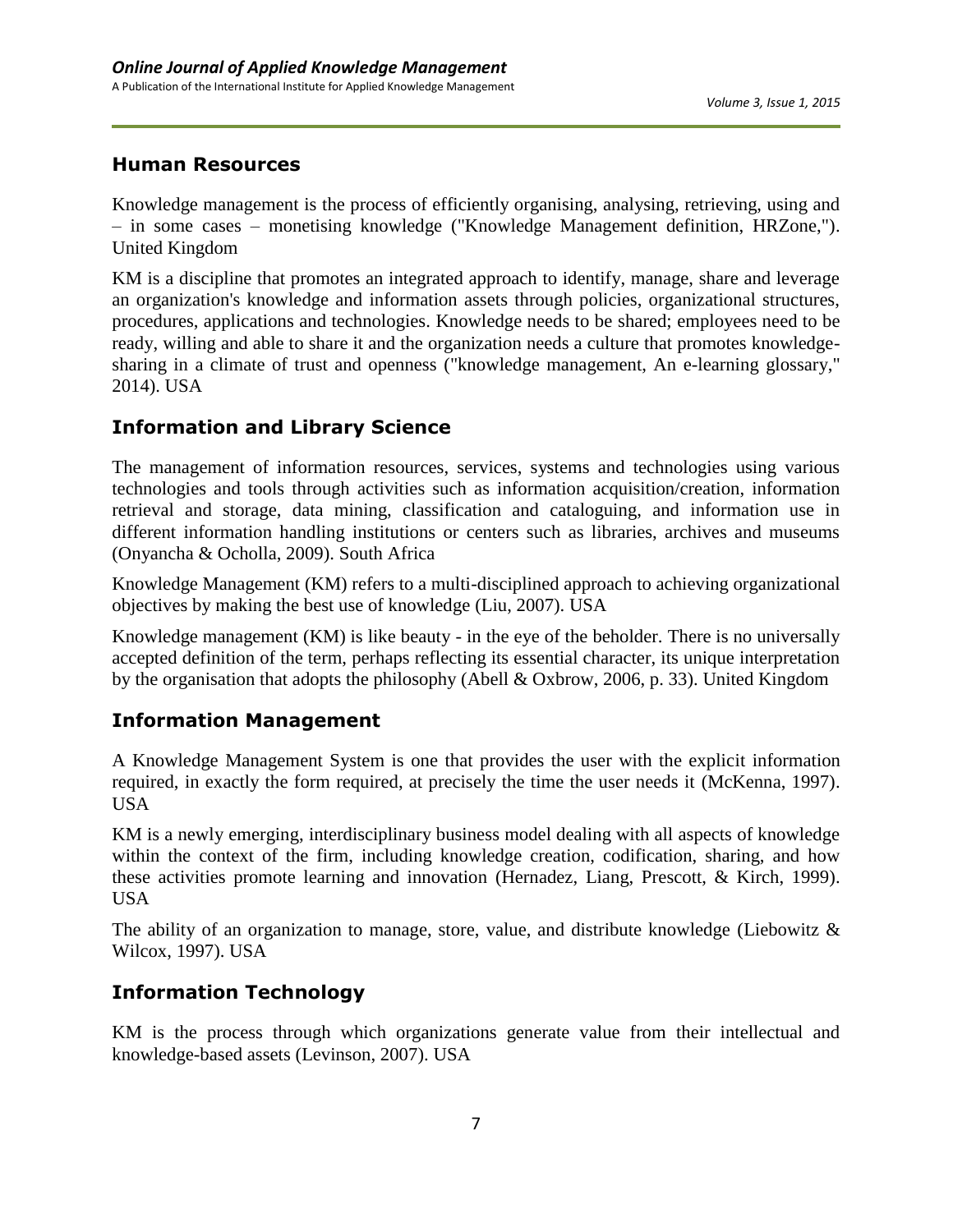[KM is] organizing an organization's information and knowledge holistically (Koenig, 2012). USA

KM is the overall task of managing the processes of knowledge creation, storage and sharing, as well as the related activities (Kucza, 2001). Finland

Knowledge management (KM) is a business process that formalizes the management and use of an enterprise's intellectual assets. KM promotes a collaborative and integrative approach to the creation, capture, organization, access and use of information assets, including the tacit, uncaptured knowledge of people ("knowledge management. Gartner IT Glossary.,"). USA

Knowledge Management aims to gather, analyze, store and share knowledge and information within an organization. The primary purpose of Knowledge Management is to improve efficiency by reducing the need to rediscover knowledge ("knowledge management. IT Process Wiki,"). Germany

Knowledge management is the name of a concept in which an enterprise consciously and comprehensively gathers, organizes, shares, and analyzes its knowledge in terms of resources, documents, and people skills ("Knowledge Management, TechTarget,"). USA

Knowledge Management (KM) is the process through which information is generated and shared with ITS staff when they respond to and resolve incidents TS ("knowledge management, ITS "). USA

Enterprise knowledge management (EKM) is a fairly broad term in IT that refers to any solutions or systems that deal with organizing data into structures that build knowledge within a business ("Enterprise Knowledge Management, Technopedia,"). Canada

An umbrella term for making more efficient use of the human knowledge that exists within an organization. Knowledge management is the 21st century equivalent of information management. It is essentially an industry trying to distinguish itself with specialized groupware and business intelligence (BI) products that offer a wide range of solutions ("knowledge management, PC Magazine Encyclopedia,"). USA

Knowledge management is the practice of identifying, creating, communicating, socializing, measuring and improving knowledge to support strategic objectives (Mar, 2013). USA

[Knowledge management is] a method to simplify and improve the process of creating, sharing, distributing, capturing, and understanding knowledge in a company (Gottschalk, 2005, p. 1). USA

The objective of IT Knowledge Management is to create, maintain and make available concise and actionable information to users and IT support groups in order to resolve service disruptions quickly and respond to customer queries satisfactorily (McGlynn, 2013). United Kingdom

Knowledge Management: The process responsible for sharing perspectives, ideas, experience and information, and for ensuring that these are available in the right place and at the right time. The knowledge management process enables informed decisions, and improves efficiency by reducing the need to rediscover knowledge ("knowledge management, Axelos Common Glossary," 2012). United Kingdom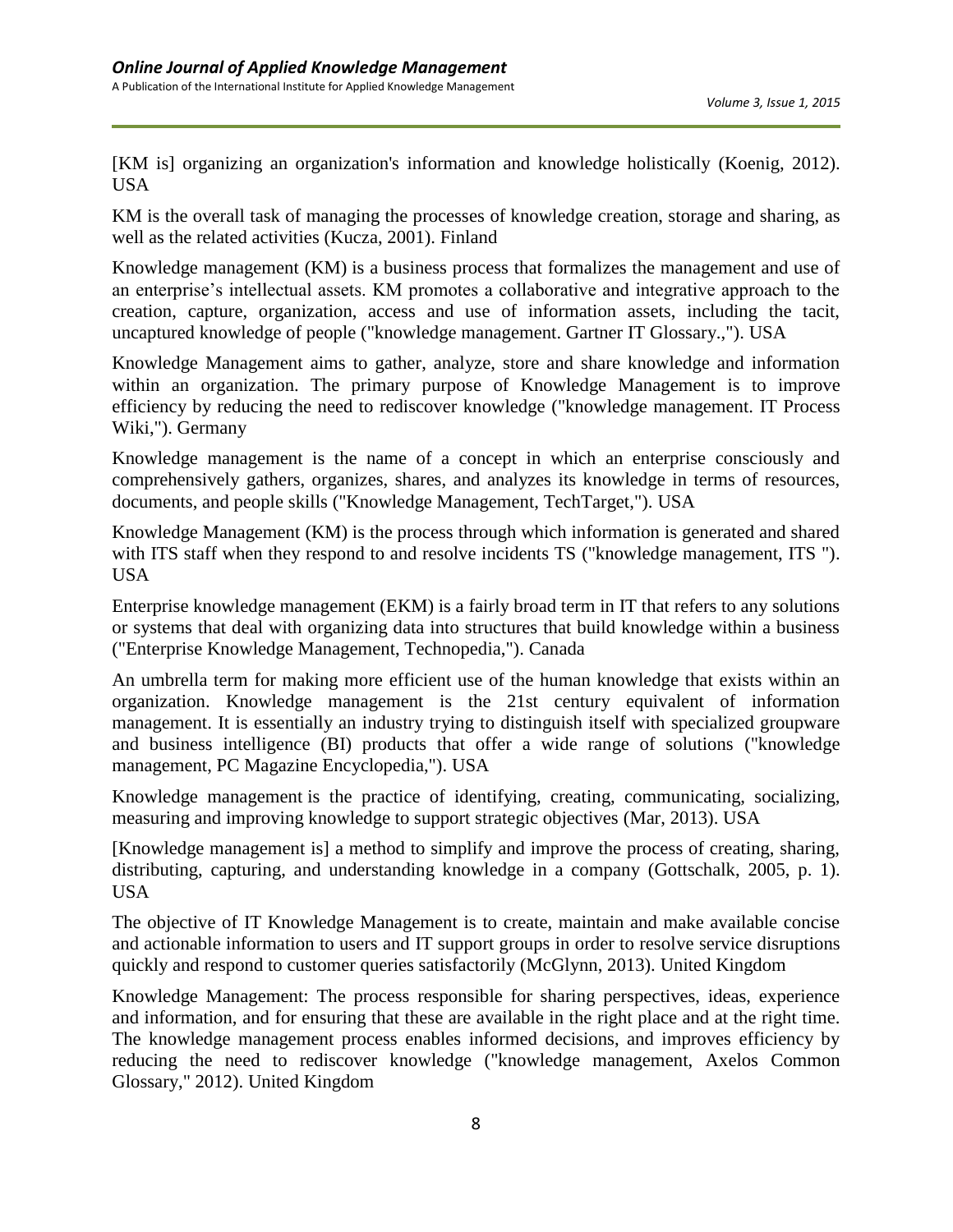Knowledge Management is the identification and analysis of available and required knowledge assets, knowledge asset related processes, or the subsequent planning and control of actions to develop both the assets and the processes ("Knowledge Management, IBM Glossary,"). USA

The professional discipline that involves working with, in or on any aspect of planning, delivering, operating or supporting for one or more Knowledge Items or any and all solutions put in place to deal with such items("Knowledge Management, IF4IT," 2009). International

The solution set that a person or organization puts in place to manage one or more Knowledge Items.("Knowledge Management, IF4IT," 2009). International

The process or processes put in place by a person or organization to assist in the management, coordination, control, delivery, or support of one or more Knowledge Items.("Knowledge Management, IF4IT," 2009). International

The Enterprise Capability that represents the general ability or functional capacity for a Resource or Organization to deal with or handle one or more Knowledge Items. ("Knowledge Management, IF4IT," 2009). International

#### **Law**

The purpose of knowledge management in law firms (or corporate/government law departments) ─ aligned with the firm's specific operational and strategic goals ─ is to: provide support for faster, more effective legal services to clients (internal and external), thereby increasing profit margins for the firm at the same time as attracting and retaining clients; promote legal information literacy to make the work lives of lawyers and other firm members more productive, thereby indirectly nurturing employee retention and knowledge sharing; establish best practices and standards for legal services, thereby reducing the risk of errors and malpractice (Tjaden, 2009, p. 6). Canada

#### **Management**

Knowledge management is a process that must take account of the mechanisms and structures needed to handle knowledge while, at the same time, paying regard to the processes and players influencing the knowledge one is seeking to manage(Christensen, 2003, p. 3). Denmark

Knowledge management is the name of a concept in which an enterprise consciously and comprehensively gathers, organizes, shares, and analyzes its knowledge in terms of resources, documents, and people skills (Rouse, 2013). USA

Strategies and processes designed to identify, capture, structure, value, leverage, and share an organization's intellectual assets to enhance its performance and competitiveness. It is based on two critical activities: (1) capture and documentation of individual explicit and tacit knowledge, and (2) its dissemination within the organization ("knowledge management. Business Dictionary Online.,"). USA

Knowledge management is the deliberate and systematic coordination of an organization 's people, technology, processes, and organizational structure in order to add value through reuse and innovation. This is achieved through the promotion of creating, sharing, and applying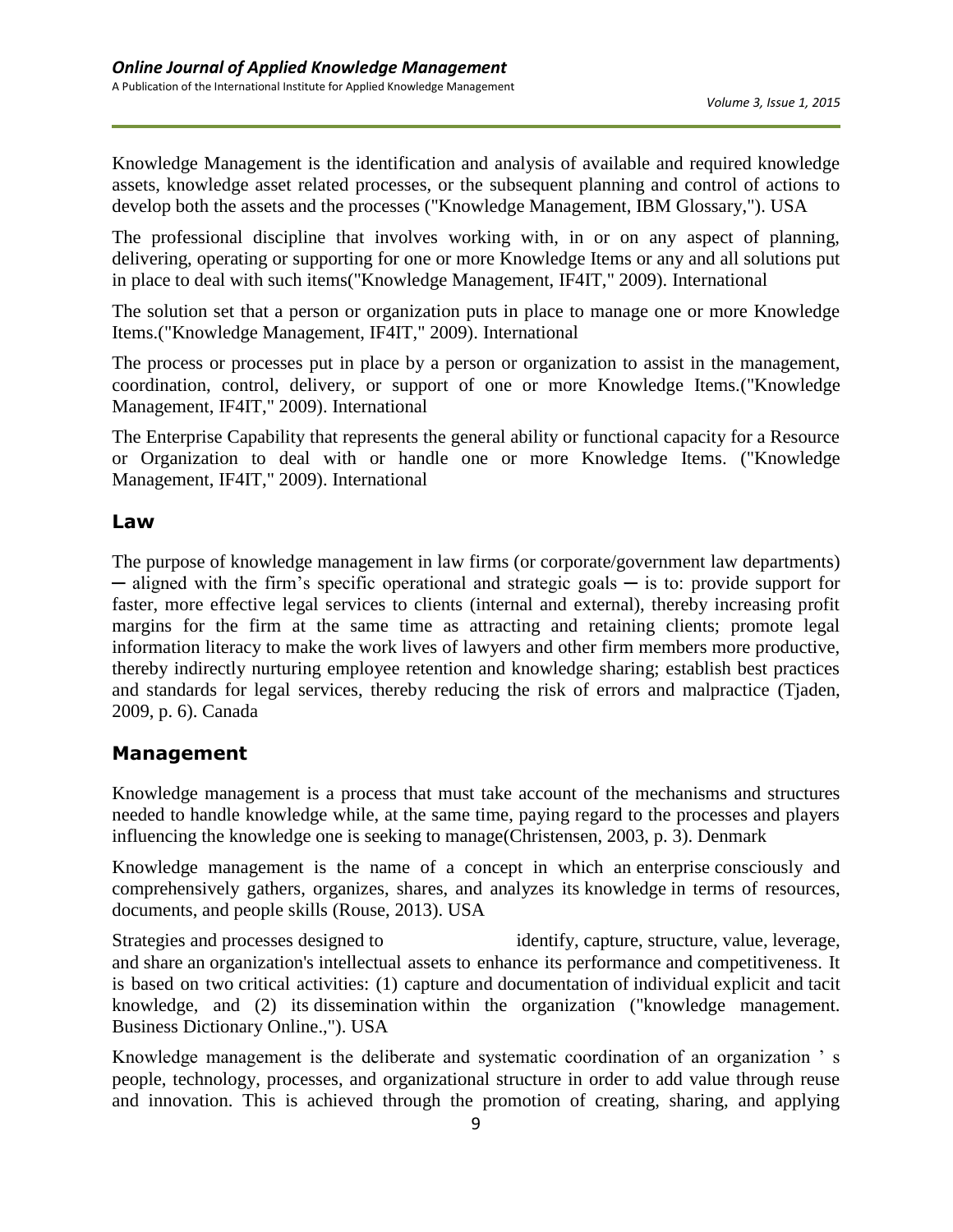knowledge as well as through the feeding of valuable lessons learned and best practices into corporate memory in order to foster continued organizational learning (Dalkir, 2011, p. 4). USA

The philosophy of knowledge management is made up of both the collect function (data and information dimensions) and the connect function (knowledge and wisdom function) (April  $\&$ Izadi, 2004, p. 14). South Africa

Knowledge management is the systematic underpinning, observatism, measurement and optimization of the company's knowledge economies (Demarest, 1997, p. 321). United Kingdom

Knowledge management is the *explicit* and *systematic* management of *vital knowledge* and its associated *processes* of creating, gathering, organizing, diffusion, use and exploitation (Skyrme, 2003). United Kingdom

Knowledge Management is the way you manage your organisation, when you understand the value of your knowledge (Milton, 2009). United Kingdom

Knowledge management is the systematic management of an organization's knowledge assets for the purpose of creating value and meeting tactical  $\&$  strategic requirements; it consists of the initiatives, processes, strategies, and systems that sustain and enhance the storage, assessment, sharing, refinement, and creation of knowledge (Frost, 2010). Denmark

The process of systematically capturing, describing, organizing, and sharing knowledge – making it useful, usable, adaptable, and re-useable (Clobridge, 2013). USA

Knowledge Management (KM) is the set of professional practices which improves the capabilities of the organization's human resources and enhances their ability to share what they know (Burton, 1998). USA

KM is first and foremost a branch of management, which makes it a social science. Moreover, it is a branch of management that seeks to improve performance in business by enhancing an organization's capacity to learn, innovate, and solve problems (Firestone). USA

[KM is] the systematic process by which knowledge needed for an organization to succeed is created, captured, shared and leveraged (Rumizen, 2002, p. 6). USA

Knowledge Management is the systematic, explicit, and deliberate building, renewal, and application of knowledge to maximize an enterprise's knowledge-related effectiveness and returns from its knowledge and intellectual capital assets ((Wiig, 2004). USA

Knowledge management is achieving organizational goals through the strategy-driven motivation and facilitation of (knowledge-) workers to develop, enhance and use their capability to interpret data and information (by using available sources of information, experience, skills, culture, character, personality, feelings, etc.) through a process of giving meaning to these data and information (uit Beijerse, 1999). Germany

The purpose of knowledge management is to provide support for improved decision making and innovation throughout the organization. This is achieved through the effective management of human intuition and experience augmented by the provision of information, processes and technology together with training and mentoring programmes (Snowden, 2009). United Kingdom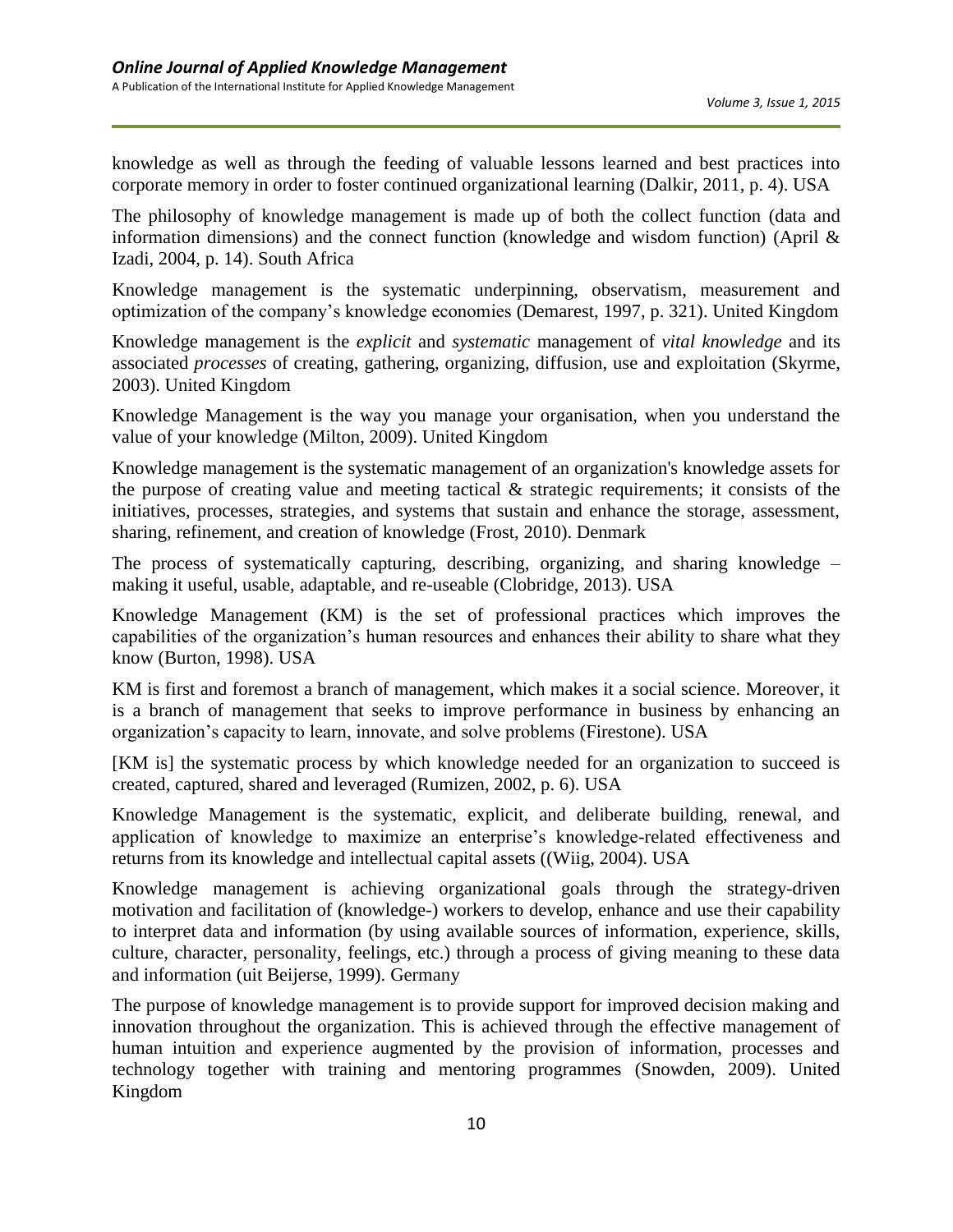Knowledge Management draws from existing resources that your organization may already have in place-good information systems management, organizational change management, and human resources management practices (Davenport & Prusak, 1998, p. 163). USA

Knowledge management involves efficiently connecting those who know with those who need to know, and converting personal knowledge into organisational knowledge (Cairncross, 2002). USA

Knowledge management is a conscious, hopefully consistent, strategy implemented to gather, store and retrieve knowledge and then help distribute the information and knowledge to those who need it in a timely manner (Stuhlman, 2012). USA

Knowledge management is about knowledge transfers, between explicit and tacit, between individual and collective (Wang, 2007). Sweden

Knowledge Management (KM) is a newly emerging, interdisciplinary business model that has knowledge within the framework of an organization as its focus (Awad & Ghaziri, 2007, p. 26). India

Knowledge Management: The creation and subsequent management of an environment which encourages knowledge to be created, shared, learnt, enhanced, organised and utilised for the benefit of the organisation and its customers. This definition assumes that knowledge cannot be managed in the traditional sense but that an organisation can optimise the value of its knowledge through an appropriate blend of leadership, values, culture, processes, tools and skills to support knowledge access and use. Managing this stock of Intellectual capital (q.v.) in an organisation as it flows and grows is the domain of knowledge management. The way that stocks of intellectual capital change and evolve over time is then dependent on knowledge management strategies in knowledge creation, access and use (Young, 2003). United Kingdom

Knowledge management seeks to increase organizational capability to use knowledge as a source of competitive advantage. The field has risen to prominence along with the "knowledge worker," who is someone who does work which involves knowledge which is socially complex, causally ambiguous, and tacit. Relevant theories include social capital theory and the resource-based view of the firm. Practitioner approaches to knowledge management emphasize ways of creating, diffusing, using, and evaluating knowledge (Sillince, 2007). USA

Knowledge Management (KM) refers to practices used by organizations to find, create, and distribute knowledge for reuse, awareness, and learning across the organization ("Knowledge Management, APO P-Glossary,"). International

Knowledge Management (KM): Planned and ongoing management of activities and processes for leveraging knowledge to enhance competitiveness through better use and creation of individual and collective knowledge resources ("European Guide to good Practice in Knowledge Management - Part 5: KM Terminology," 2004, p. 11). International

[Knowledge Management] is the development and distribution of knowledge across an organization ("What is Knowledge Management? How Private Social Networks Help," 2012). USA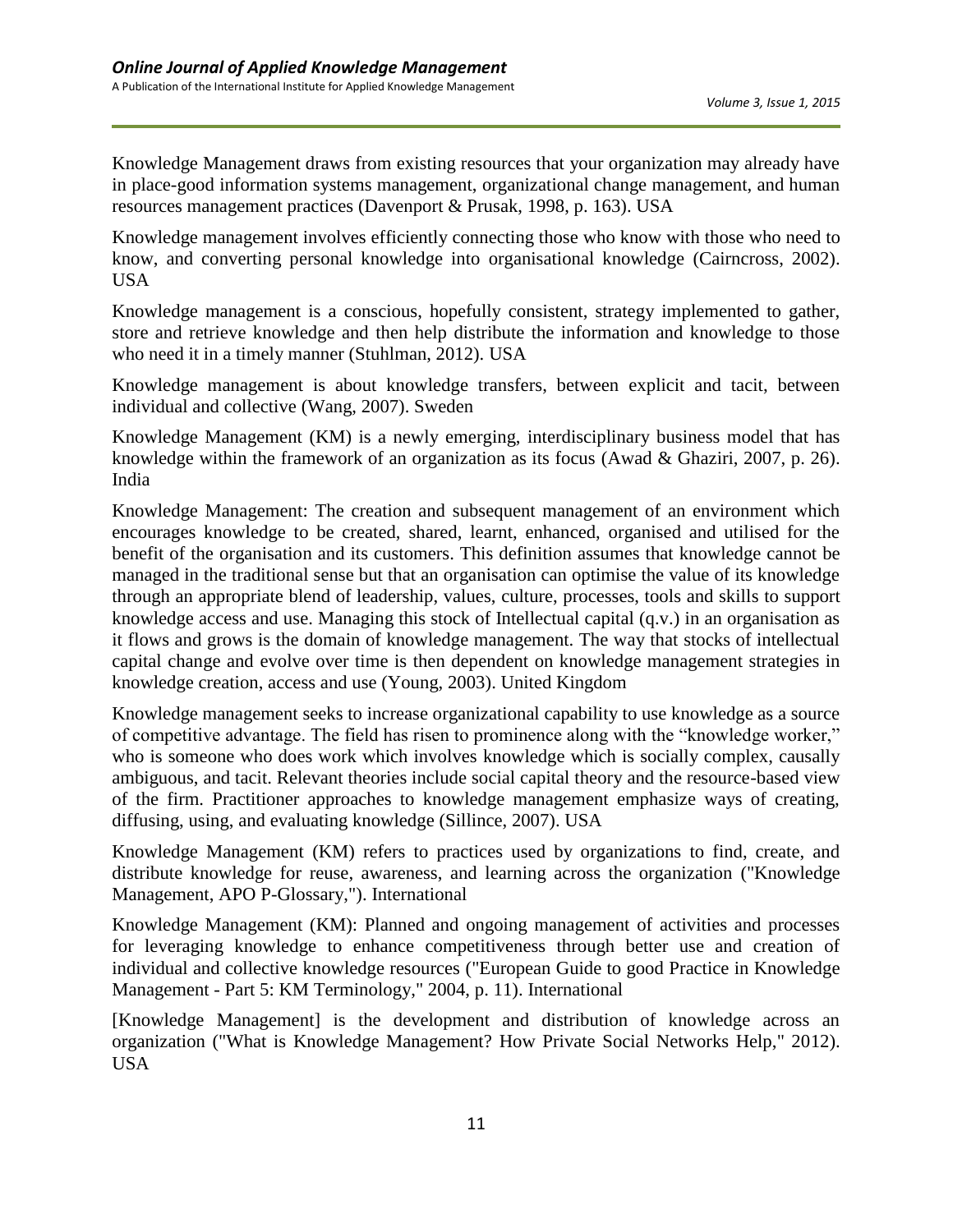Knowledge Management is therefore a conscious strategy of getting the right knowledge to the right people at the right time and helping people share and put information into action in ways that strive to improve organizational performance (O'Dell & Grayson, 1998). USA

[KM is] a systematic effort to enable information and knowledge to grow, flow, and create value (O'Dell & Hubert, 2011). USA

Knowledge management is a process that must take account of the mechanisms and structures needed to handle knowledge while, at the same time, paying regard to the processes and players influencing the knowledge one is seeking to manage(Christensen, 2003, p. 3). Denmark

The facilitation and support of processes for creating, sustaining, sharing, and renewing of organizational knowledge in order to generate economic wealth, create value, or improve performance (Allee, 2003, p. 264). USA

Knowledge management is an integrated, systematic process for identifying, collecting, storing, retrieving, and transforming Information and Knowledge assets into Knowledge that is readily accessible in order to improve the performance of the organization (Prior, 2010). Australia

Systematic approaches to help information and knowledge emerge and flow to the right people, at the right time, in the right context, in the right amount and at the right cost so they can act more efficiently and effectively (Smith, 2009). USA

Knowledge management is the leveraging of collective wisdom to increase responsiveness and innovation ("The Language of Knowledge," 2005). USA

Knowledge management (KM) may refer to the ways organizations gather, manage, and use the knowledge or business intelligence that they acquire. The term also specifies an approach to improving organizational outcomes and organizational learning by introducing a range of specific processes and practices for identifying and capturing knowledge, know-how, expertise and other intellectual capital, and for making such knowledge assets available for transfer and reuse across the organization ("Knowledge Management, Tenrox,"). Canada

## **Science and Technology**

Knowledge management is the conversion of tacit knowledge into explicit knowledge and sharing it within the organization (Uriarte, 2008, p. 13). Japan

Knowledge management is the process through which organizations generate value from their intellectual and knowledge-based assets (Uriarte, 2008, p. 13). Japan

## **Social**

Social knowledge management can be defined as applying social media in the knowledge management context to identify, share, document, transfer, develop, use or evaluate knowledge ("Social Knowledge Management, Wikipedia," 2014). International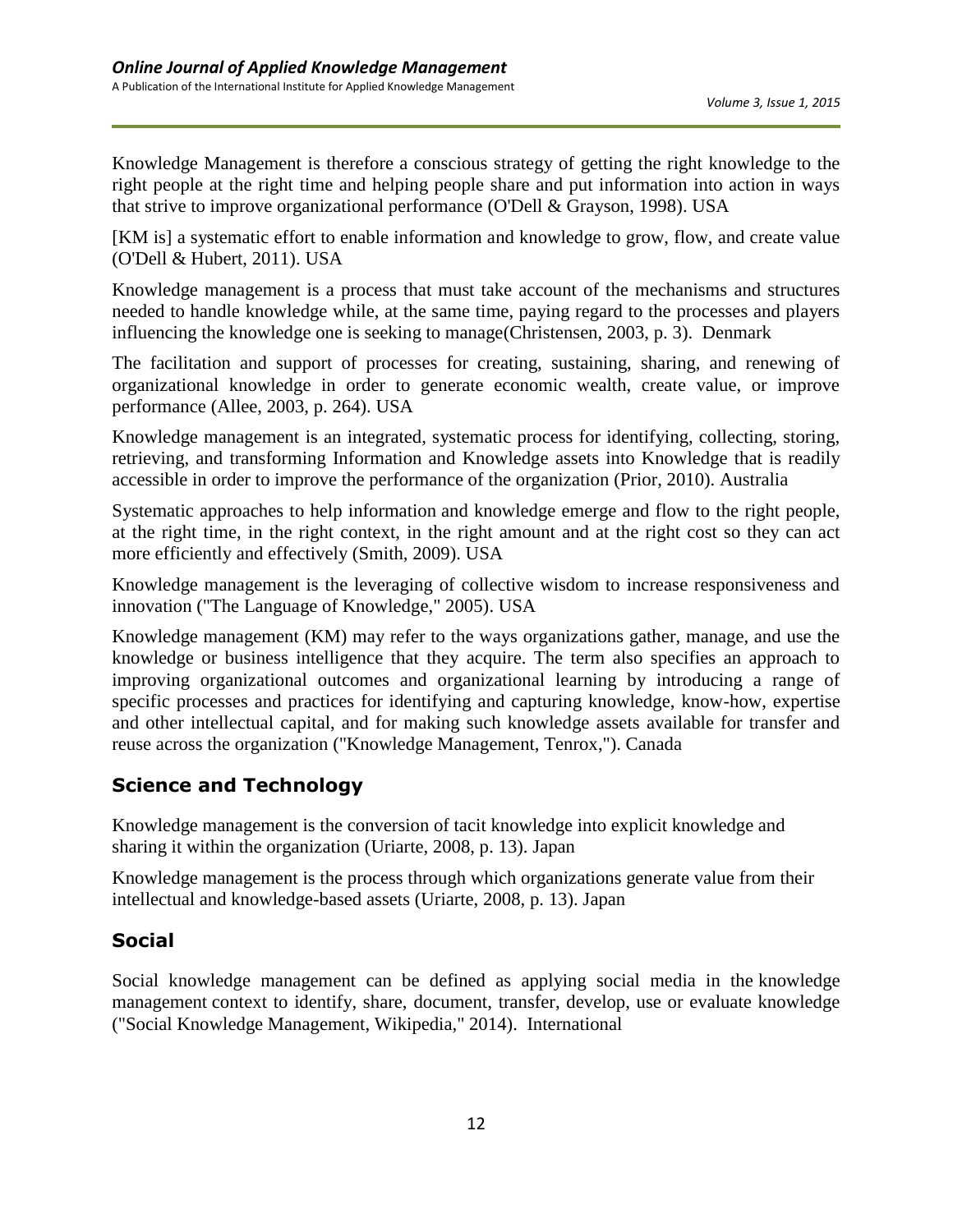## **Statistics**

Knowledge management involves activities related to the capture, use and sharing of knowledge by the organisation. It involves the management both of external linkages and of knowledge flows within the enterprise, including methods and procedures for seeking external knowledge and for establishing closer relationships with other enterprises (suppliers, competitors), customers or research institutions. In addition to practices for gaining new knowledge, knowledge management involves methods for sharing and using knowledge, including establishing value systems for sharing knowledge and practices for codifying routines ("knowledge management. OECD Glosary of Statistical Terms," 2005). International Organization

## **Systems Thinking**

Knowledge Management consists of all the activities required to develop, maintain, and evolve the environment described above, and support its interaction with people (Bellinger, 2009). USA

## **Analysis**

Having collected over 100 definitions, the second task was to analyze the words used to craft the definitions. A word parsing tool was used to create a list of words contained in the collection. The resultant list was modified using the following rules:

- The word combination "knowledge management" was eliminated from all definitions to ensure the emphasis of the individual words knowledge and management were not exaggerated.
- Root word combinations were grouped, for example, *create*, *created* and *creation* were grouped as *create*.
- All prepositions and pronouns were removed

Table 1 – List of words used to define knowledge management

Only words appearing at least four times were included in the list

| knowledge    | 112 |
|--------------|-----|
| organization | 69  |
| process      | 50  |
| information  | 44  |
| use          | 40  |
| share        | 36  |
| create       | 33  |
| manage       | 30  |
| assets       | 19  |

| people     | 18 |
|------------|----|
| practice   | 18 |
| improve    | 15 |
| systematic | 15 |
| capture    | 14 |
| value      | 14 |
| resources  | 12 |
| organizing | 11 |
| business   | 10 |

| intellectual | 10 |
|--------------|----|
| learning     | 10 |
| right        | 10 |
| activities   | 9  |
| involves     | 9  |
| technology   | 9  |
| approach     | 8  |
| available    | 8  |
| data         | 8  |
|              |    |

| enterprise  | 8 |
|-------------|---|
| making      | 8 |
| order       | 8 |
| support     | 8 |
| term        | 8 |
| advantage   | 7 |
| be          | 7 |
| capital     | 7 |
| competitive | 7 |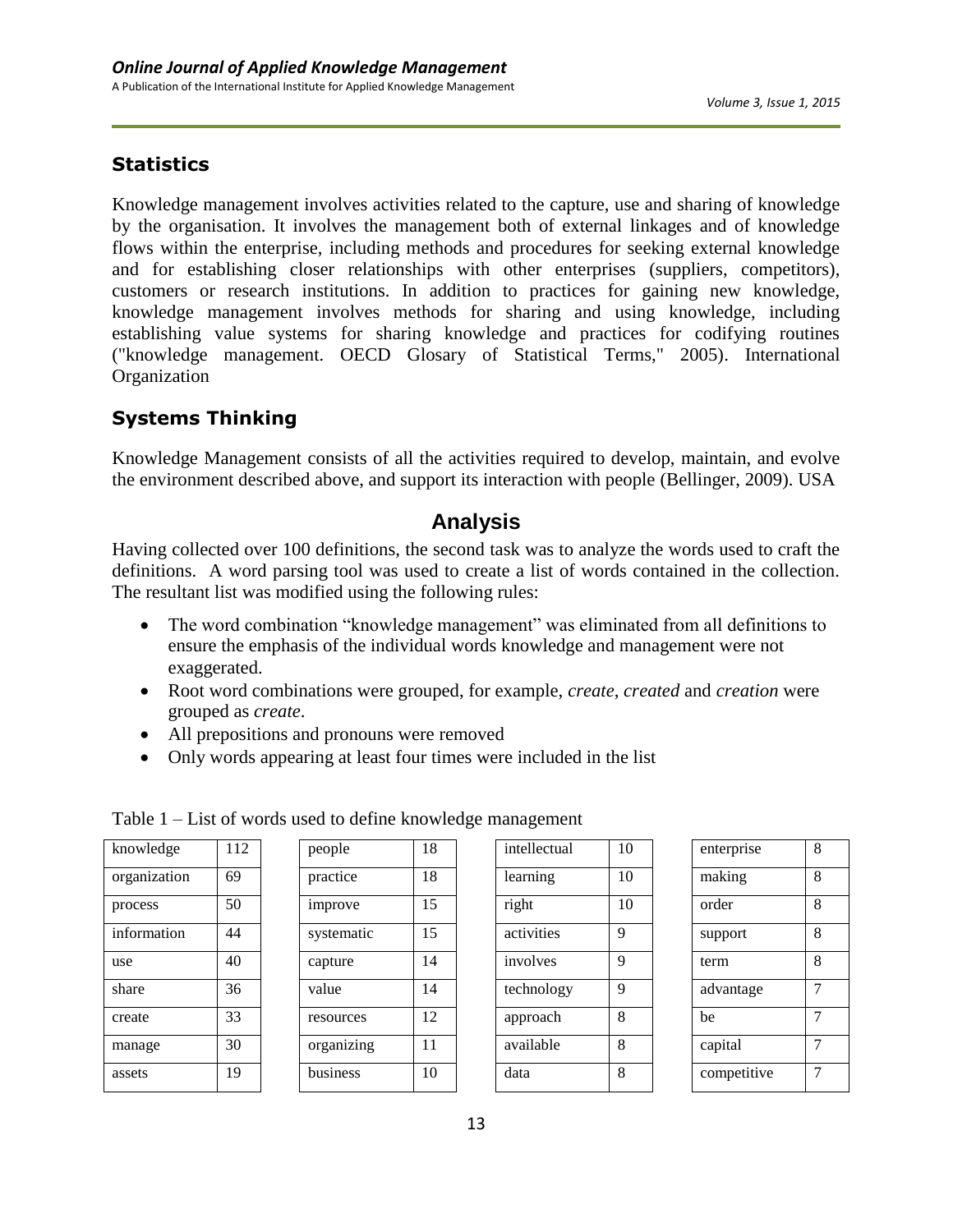#### *Online Journal of Applied Knowledge Management*

A Publication of the International Institute for Applied Knowledge Management

| explicit       | 7              | individual  | 6 | required    | 5              | how           | $\overline{4}$ |
|----------------|----------------|-------------|---|-------------|----------------|---------------|----------------|
| innovation     | $\overline{7}$ | need        | 6 | reuse       | 5              | including     | $\overline{4}$ |
| organization's | 7              | objectives  | 6 | set         | 5              | integrated    | $\overline{4}$ |
| time           | $\overline{7}$ | performance | 6 | specific    | 5              | know          | $\overline{4}$ |
| access         | 6              | purpose     | 6 | such        | 5              | other         | $\overline{4}$ |
| any            | 6              | social      | 6 | tools       | 5              | planning      | $\overline{4}$ |
| both           | 6              | systems     | 6 | way         | 5              | promotes      | $\overline{4}$ |
| collective     | 6              | tacit       | 6 | achieve     | 4              | skills        | $\overline{4}$ |
| company        | 6              | can         | 5 | across      | $\overline{4}$ | storage       | $\overline{4}$ |
| develop        | 6              | definition  | 5 | all         | 4              | store         | $\overline{4}$ |
| discipline     | 6              | firm        | 5 | enable      | $\overline{4}$ | understanding | $\overline{4}$ |
| effectively    | 6              | identify    | 5 | environment | 4              | well          | $\overline{4}$ |
| enhance        | 6              | more        | 5 | experience  | 4              |               |                |
| human          | 6              | related     | 5 | expertise   | $\overline{4}$ |               |                |

If we consider only the words that appear at least 30 times then we might create the following definitions:

Knowledge Management is the process of creating, sharing, using and managing the knowledge and information of an organization.

Knowledge Management is the management process of creating, sharing and using organizational information and knowledge.

Many will consider the above definitions as terse, while others will argue they are recursive, and still others will suggest they are too general. Nevertheless, the initial analysis of open source knowledge management definitions suggested that the verbs of use, create, share, and manage appeared most frequently. Similarly the most common nouns were knowledge, process, organization, and information.

#### **Limitations**

The major limitation of this project is the methodology for collecting the definitions. To ensure that all interested parties would have access to the source material, only definitions that were widely available on the Internet were considered. The collection should be considered a convenience sample as there was no attempt to include every definition penned. All of the definitions considered were in the English language.

#### **Recommendation for Future Research**

Our analysis of the collection is trivial. There is much more that could be done to expand and study the collection, including: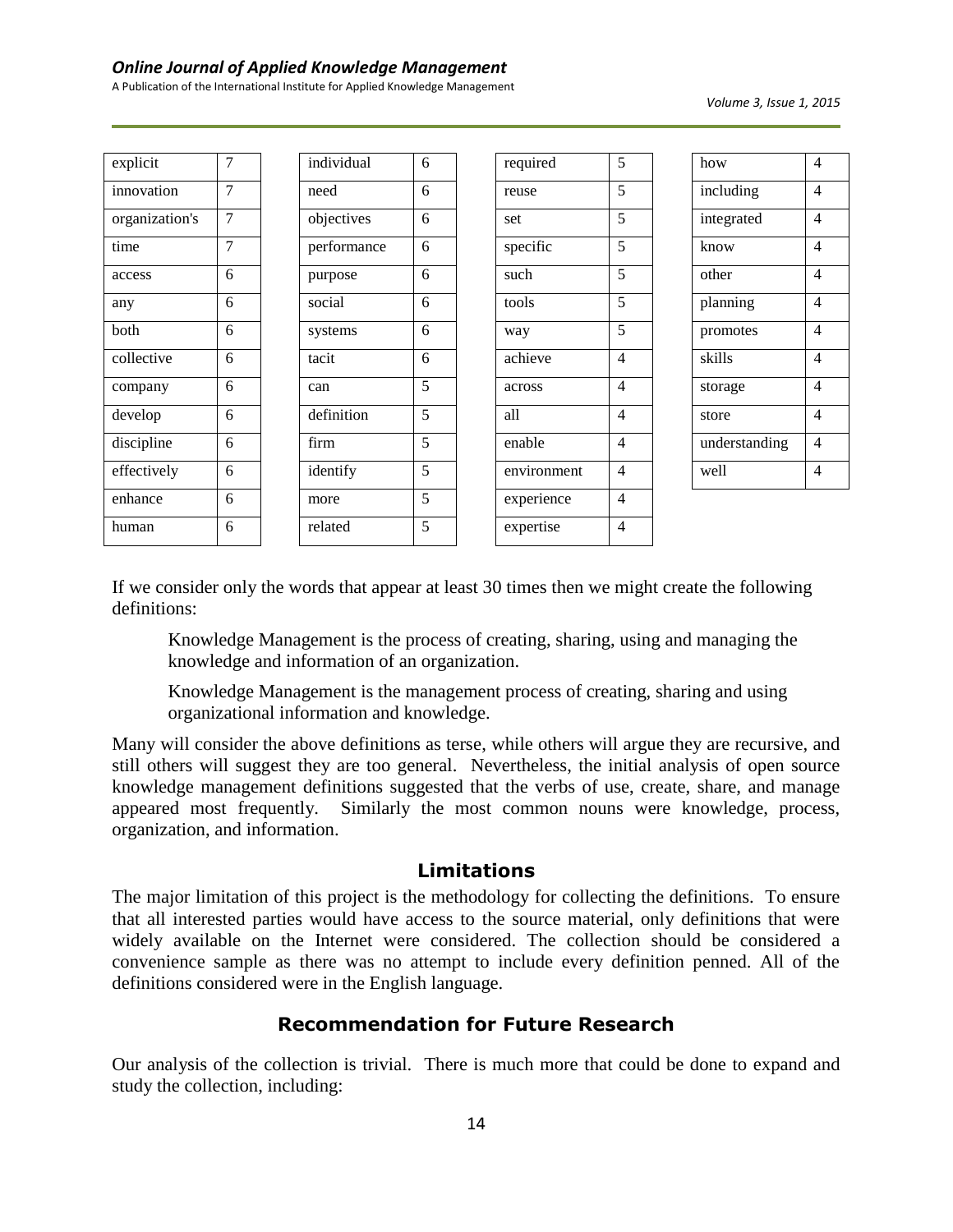- 1. Conduct an intracategory analysis, especially for the categories of management and information technology.
- 2. Conduct an intercategory analysis, for example comparing the management domain with the information technology.
- 3. Refine or perhaps subdivide the categories, especially for the categories of management and information technology.
- 4. Conduct a country or region analysis, for example comparing Asian and North American definitions.
- 5. Compare this collection to non-English definitions.
- 6. Expand the compendium and analysis to include definitions not available through open access sources.

#### **Conclusion**

From a humble beginning about three decades ago, knowledge management has developed from a premature concept into a mainstream organizational necessity. Over the course of time the exact nature of the term has evolved. In the past decade the responsibility for establishing a precise applied meaning of the domain has passed from academics to practitioners. The latter have massaged the early academic definitions to meet the wants and needs of their particular constituents. This project is an early attempt to record the applied definitions that have progressed to ensure they are available to academics and practitioners alike.

#### **References**

- Abell, A., & Oxbrow, N. (2006). *Competing with knowledge : the information professional in the knowledge management age*. London: Facet.
- Allee, V. (2003). *The future of knowledge : increasing prosperity through value networks*. Amsterdam ; Boston: Butterworth-Heinemann.
- April, K., & Izadi, F. A. (2004). *Knowledge management praxis*. Lansdowne, Cape Town: Juta.
- Arkell, D. (2007, October). Get our heads into it. *Frontiers*.
- Awad, E. M., & Ghaziri, H. M. (2007). *Knowledge management*. Delhi: Dorling Kindersley, licensees of Pearson Education in South Asia.

Bellinger, G. (2009). Knowledge Management: An Indirect Definition. *SystemsWiki.* Retrieved December 17, 2014, from

[http://www.systemswiki.org/index.php?title=Knowledge\\_Management:\\_An\\_Indirect\\_De](http://www.systemswiki.org/index.php?title=Knowledge_Management:_An_Indirect_Definition) [finition](http://www.systemswiki.org/index.php?title=Knowledge_Management:_An_Indirect_Definition)

- Blodgett, C., Crowell, M., & Lahaise, K. (2005). Mobilizing Knowledge: Status of KM in Defence. *bravo Defence, 5,* 5-7.
- Burton, R. T. (1998). *Definition of Knowledge Management: A Working Perspective*. Process Renewal Group Inc. Retrieved from <http://www.processrenewal.com/other.html>
- Cairncross, F. (2002). The company of the future: how the communications revolution is changing management. *Ubiquity, 2002*(February), 1. doi: 10.1145/763750.763751
- Christensen, P. H. (2003). *Knowledge management : perspectives and pitfalls*. [Copenhagen?]; Herndon, VA: Copenhagen Business School Press ; Copenhagen Business School Press, Books International [distributor].
- Clobridge, A. (2013). Defining Knowledge Management. Retrieved from Clobridge Consulting website: <http://clobridgeconsulting.com/defining-knowledge-management/>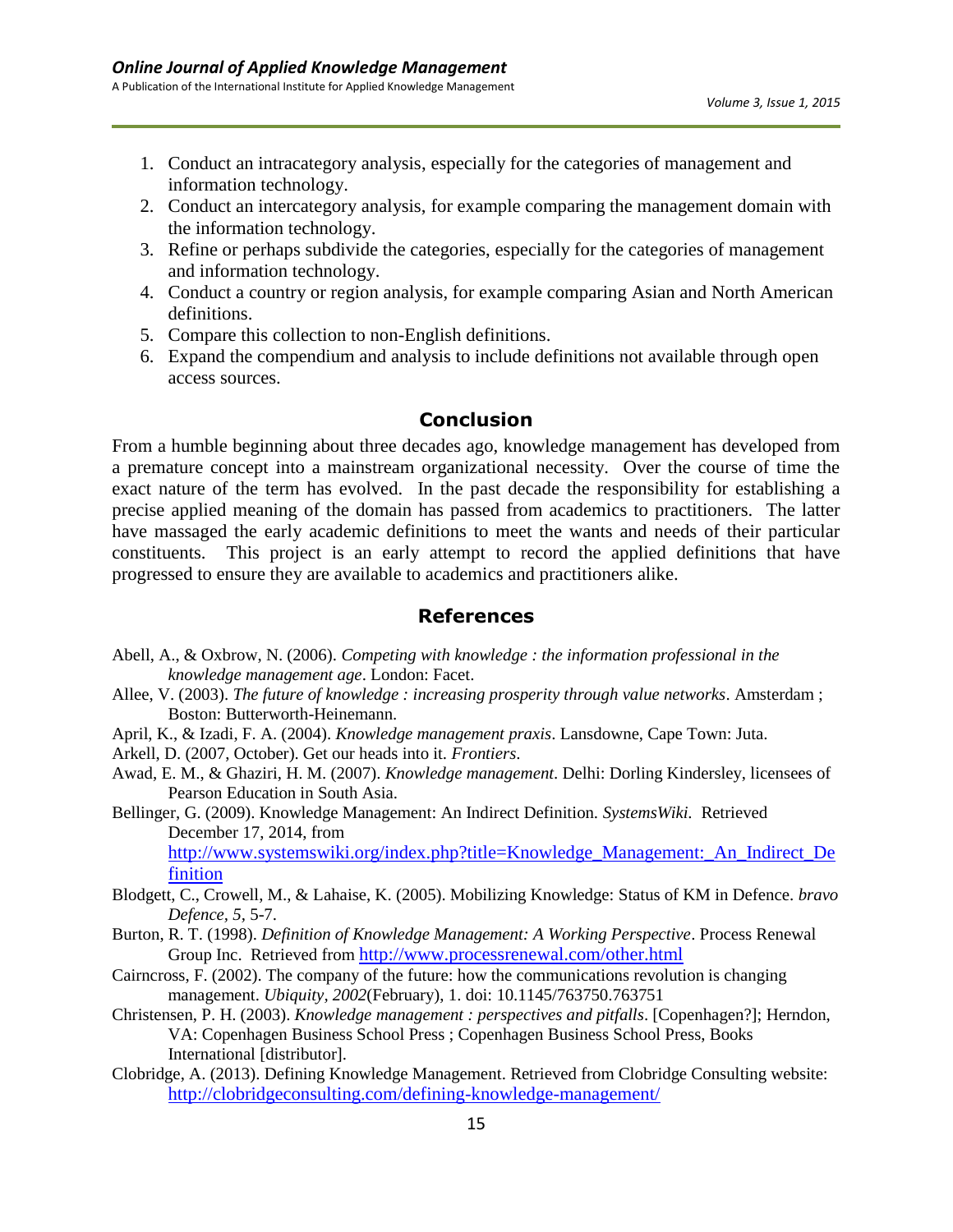- Dalkir, K. (2011). *Knowledge Management in Theory and Practice* (second ed.). Cambridge MA: MIT Press.
- Davenport, T. H., & Prusak, L. (1998). *Working knowledge : how organizations manage what they know*. Boston, Mass: Harvard Business School Press.
- Demarest, M. (1997). Understanding knowledge management. *Long Range Planning, 30*(3), 374-384. doi: [http://dx.doi.org/10.1016/S0024-6301\(97\)90250-8](http://dx.doi.org/10.1016/S0024-6301(97)90250-8)
- Department of Knowledge Management and Sharing (KMS). *World Health Organization.* Retrieved December 18, 2014, from <http://www.who.int/kms/en/>
- E&P Knowledge Management What's it all About? (2001). *Oil IT Journal.* Retrieved December 18, 2014, from [http://www.oilit.com/2journal/2article/0001/Knowledge Management](http://www.oilit.com/2journal/2article/0001/Knowledge%20Management%20Overview.htm)  [Overview.htm](http://www.oilit.com/2journal/2article/0001/Knowledge%20Management%20Overview.htm)
- Enterprise Knowledge Management. *Technopedia.* Retrieved December 17, 2014, from <http://www.techopedia.com/definition/12770/enterprise-knowledge-management-ekm>
- . European Guide to good Practice in Knowledge Management Part 5: KM Terminology. (2004) *European Guide to good Practice in Knowledge Management*. Brussels: European Committee for Standardization.
- Firestone, J. M. The New KM What is it? *Knowledge Management Consortium International* Retrieved 6 December 2014, from [http://www.kmci.org/the\\_new\\_knowledgement.html](http://www.kmci.org/the_new_knowledgement.html)
- Frost, A. (2010). Knowledge Management Definition. Retrieved from Knowledge Management Tools website: [http://www.knowledge-management-tools.net/knowledge-management](http://www.knowledge-management-tools.net/knowledge-management-definition.html)[definition.html](http://www.knowledge-management-tools.net/knowledge-management-definition.html)
- Girard, J. P., & Girard, J. L. (2009). *A Leader's Guide to Knowledge Management: Drawing on the Past to Enhance Future Performance*. New York: Business Expert Press.
- . Glossary: Knowledge Management and Sharing. (2012) *United Nations Industrial Development Organization*.
- Gottschalk, P. (2005). *Strategic knowledge management technology*. Hershey PA: Idea Group Pub.
- Hernadez, H., Liang, Q., Prescott, P., & Kirch, A. (1999). What is Knowledge Management (KM)? Retrieved December 16, 2014, from

[http://web.archive.org/web/20070306094725/http://www2.sims.berkeley.edu/courses/is2](http://web.archive.org/web/20070306094725/http:/www2.sims.berkeley.edu/courses/is213/s99/Projects/P9/web_site/about_km.html) [13/s99/Projects/P9/web\\_site/about\\_km.html](http://web.archive.org/web/20070306094725/http:/www2.sims.berkeley.edu/courses/is213/s99/Projects/P9/web_site/about_km.html)

- Katsoulakos, P., & Zevgolis, D. (2004). Knowledge Management Review 2004.
- King, D. (2005). *Humanitarian Knowledge Management.* Paper presented at the Second International Information Systems for Crisis Response and Management (ISCRAM) Conference, Brussels, Belguim.
- King, W. R. (2009). Knowledge Management and Organizational Learning. *Annals of Information Systems, 4*. doi: 10.1007/978-1-4419-0011-1\_1
- Knowledge Manageemnt. *Content Management Glossary.* Retrieved December 18, 2014, from [http://www.elcomcms.com/resources/articles/cmsglossary -](http://www.elcomcms.com/resources/articles/cmsglossary#knowledge-management) knowledge-management
- Knowledge Management. *IBM Glossary.* Retrieved December 18, 2014, from <http://www.ibm.com/developerworks/patterns/glossary/knowledge-management.html>
- knowledge management. *PC Magazine Encyclopedia.* Retrieved Decemeber 17, 2014, from <http://www.pcmag.com/encyclopedia/term/45843/knowledge-management>
- knowledge management. *BusinessDictionary.com.* Retrieved December 17, 2014 from <http://www.businessdictionary.com/definition/knowledge-management.html>
- knowledge management. *Information and Technology Services.* Retrieved December 17, 2014, from [http://web.archive.org/web/20121119051810/http://www.mais.umich.edu/methodology/s](http://web.archive.org/web/20121119051810/http:/www.mais.umich.edu/methodology/service-management/knowledge-management.html) [ervice-management/knowledge-management.html](http://web.archive.org/web/20121119051810/http:/www.mais.umich.edu/methodology/service-management/knowledge-management.html)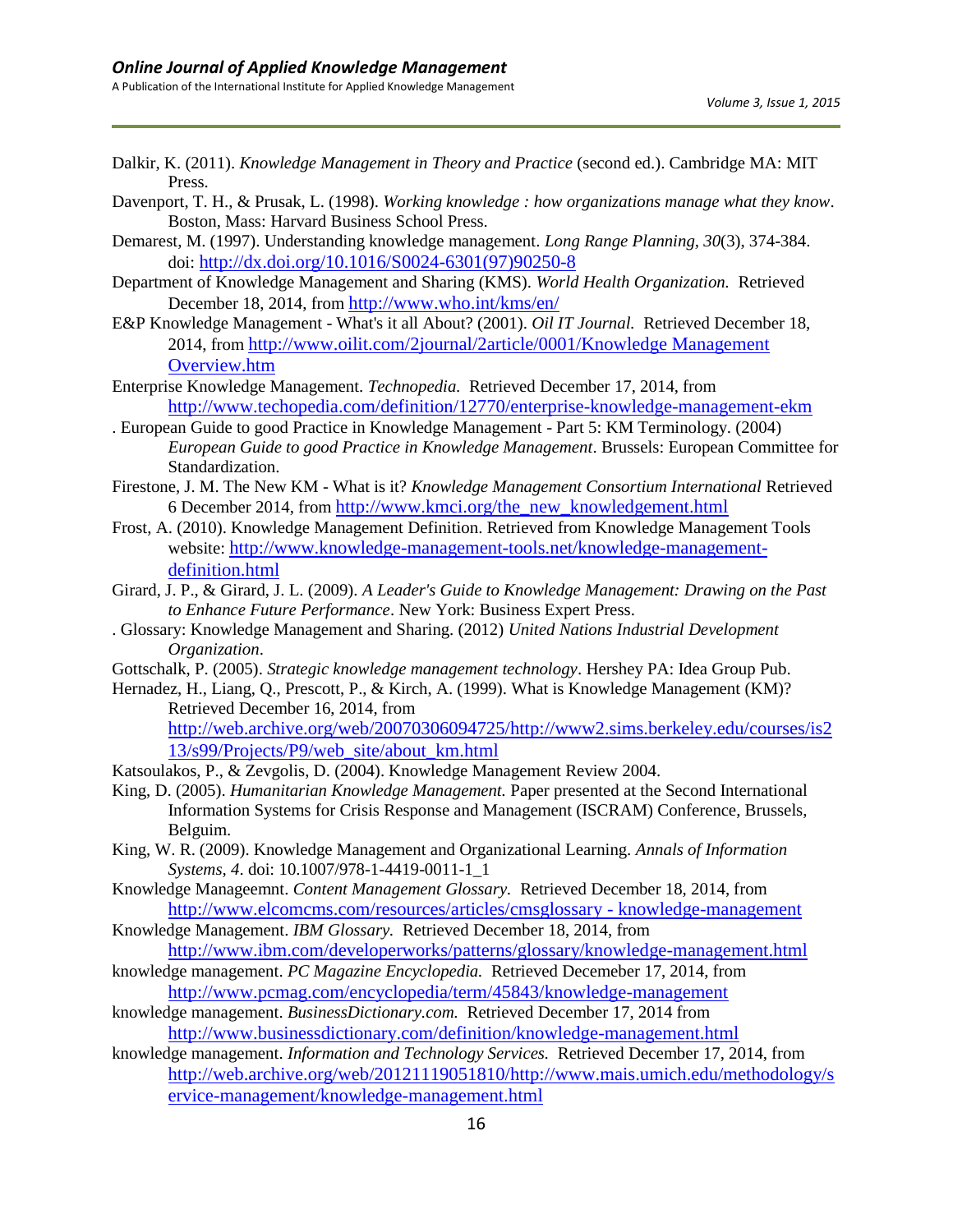| Knowledge Management. TechTarget. Retrieved December 17, 2014, from                                             |
|-----------------------------------------------------------------------------------------------------------------|
| http://www.bitpipe.com/tlist/Knowledge-Management.html                                                          |
| Knowledge Management. IT Process Wiki. Retrieved December 17, 2014, from http://wiki.en.it-                     |
| processmaps.com/index.php/Knowledge_Management                                                                  |
| Knowledge Management. The Document Management Glossary. Retrieved December 18, 2014, from                       |
| https://www.bitfarm-archiv.com/document-management/glossary/knowledge-                                          |
| management.html                                                                                                 |
| Knowledge Management. Asian Productivity Organization.                                                          |
| Knowledge Management. Project Management Software Glossary. Retrieved December 18, 2014, from                   |
| http://glossary.tenrox.com/Knowledge-Mangement.htm                                                              |
| Knowledge Management. Definitions of Software and Systems Engineering Terminology. Retrieved                    |
| December 18, 2014, from                                                                                         |
| http://www.chambers.com.au/glossary/knowledge_management.php                                                    |
| knowledge management. Dictionary.com. Retrieved December 17, 2014, from                                         |
| http://dictionary.reference.com/browse/knowledge+management                                                     |
| knowledge management. Cambridge Dictionaries Online. Retrieved December 17, 2014, from                          |
| http://dictionary.cambridge.org/us/dictionary/business-english/knowledge-management                             |
| knowledge management. Oxford Dictionaries. Retrieved Decemeber 17, 2014, from                                   |
| http://www.oxforddictionaries.com/us/definition/american_english/knowledge-                                     |
| management                                                                                                      |
| knowledge management. (2005). Retrieved December 17, 2014, from                                                 |
| http://stats.oecd.org/glossary/detail.asp?ID=6878                                                               |
| Knowledge Management. (2009). Dictionary of IT Terms and Phrases. Retrieved December 18, 2014,                  |
| from                                                                                                            |
| http://www.if4it.com/SYNTHESIZED/GLOSSARY/K/Knowledge_Management_KM.ht                                          |
| ml                                                                                                              |
| knowledge management. (2009). QFINANCE - The Ultimate Resource. Retrieved December 18, 2014,                    |
| from                                                                                                            |
| http://web.archive.org/web/20130704022433/http://www.qfinance.com/dictionary/knowl                              |
| edge-management                                                                                                 |
| . knowledge management. (2012) Best Management Practice portfolio: Common glossary of terms and                 |
| definitions: Axelos.<br>knowledge management. (2014). An E-Learning Glossary. Retrieved December 18, 2014, from |
| http://www3.imperial.ac.uk/ict/services/e-learning/old                                                          |
| site/aboutelearning/elearningglossary - k                                                                       |
| Knowledge management. (2014). Retrieved from Wikipedia website:                                                 |
| http://en.wikipedia.org/wiki/Knowledge_management                                                               |
| Knowledge management - glossary. (2007). Knowledgepoint. Retrieved December 18, 2014, from                      |
| http://www.knowledgepoint.com.au/starting_out/glossary.html                                                     |
| knowledge management - Investment & Finance Definition. (2010). Webster's New World Finance and                 |
| Investment Dictionary Retrieved December 18, 2014, from                                                         |
| http://www.yourdictionary.com/knowledge-management - invest                                                     |
| Knowledge Management (KM). IT Glossary. Retrieved December 17, 2014, from                                       |
| http://www.gartner.com/it-glossary/km-knowledge-management                                                      |
|                                                                                                                 |

Knowledge Management definition. *HRZone*. from [http://www.hrzone.com/hr-glossary/knowledge](http://www.hrzone.com/hr-glossary/knowledge-management-definition)[management-definition](http://www.hrzone.com/hr-glossary/knowledge-management-definition)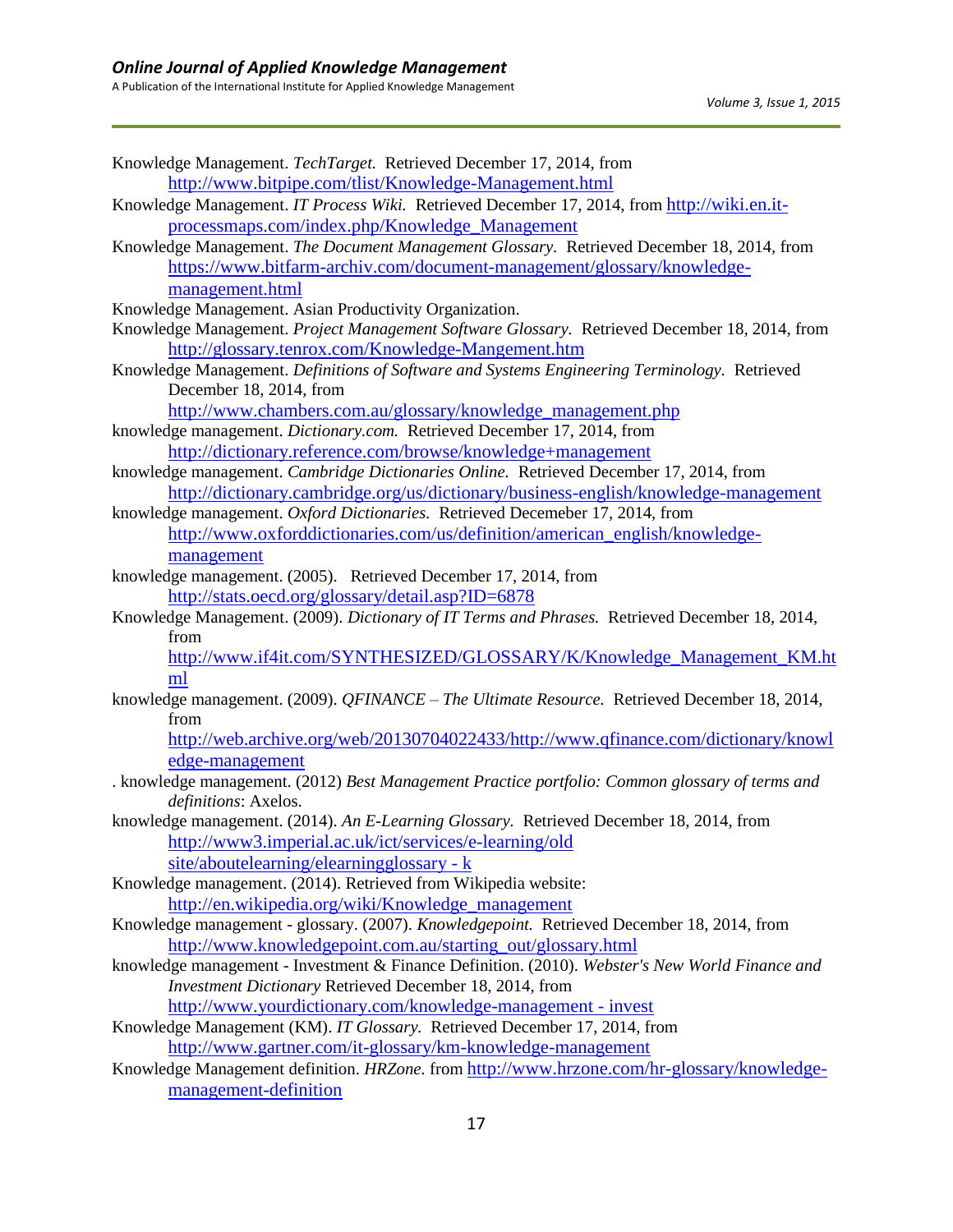- *Knowledge Management Glossary*. (2014). Federal Knowledge Management Working Group. NASA. JPL Office of the Chief Knowledge Officer. Retrieved from <http://oce.jpl.nasa.gov/ocko/glossary.pdf>
- Knowledge Management in ADB. (2004). *Asian Development Bank.* Retrieved December 14, 2014, from <http://adb.org/sites/default/files/pub/2004/knowledge-management.pdf>
- . *Knowledge Management Operations*. (2012). (FM 6-01.1). Washington, DC: Retrieved from [http://armypubs.army.mil/doctrine/DR\\_pubs/dr\\_a/pdf/fm6\\_01x1.pdf](http://armypubs.army.mil/doctrine/DR_pubs/dr_a/pdf/fm6_01x1.pdf).
- . *Knowledge Management: Glossary of Terms*. (2012). (IS 15915:2012). New Delhi: Indian Standard Retrieved from <https://law.resource.org/pub/in/bis/S07/is.15915.2012.pdf>.
- knowledge-management. *Your Dictionary.* Retrieved December 2014, 2014, from <http://www.yourdictionary.com/knowledge-management>
- Koenig, M. E. D. (2012). What is KM? Knowledge Management Explained. Retrieved from KM World website: [http://www.kmworld.com/Articles/Editorial/What-Is-.../What-is-KM-](http://www.kmworld.com/Articles/Editorial/What-Is-.../What-is-KM-Knowledge-Management-Explained-82405.aspx)[Knowledge-Management-Explained-82405.aspx](http://www.kmworld.com/Articles/Editorial/What-Is-.../What-is-KM-Knowledge-Management-Explained-82405.aspx)
- Kraft, I., & Donoso, R. (2012). *Defining Effective Knowledge Management to Empower Citizens and Members of Parliament*. Paper presented at the IFLA World Library and Information Congress, Helsinki, Finland. <http://conference.ifla.org/past-wlic/2012/106-kraft-en.pdf>
- Kucza, T. (2001). Knowledge Management Process Model: Technical Research Centre of Finland.
- The Language of Knowledge. (2005). *Delphi Group.* Retrieved December 18, 2014, from <http://hosteddocs.ittoolbox.com/DG32006.pdf>
- Levinson, M. (2007). Knowledge Management Definition and Solutions. Retrieved from CIO website: [http://www.cio.com/article/2439279/enterprise-software/knowledge-management](http://www.cio.com/article/2439279/enterprise-software/knowledge-management-definition-and-solutions.html)[definition-and-solutions.html](http://www.cio.com/article/2439279/enterprise-software/knowledge-management-definition-and-solutions.html)
- Liebowitz, J., & Wilcox, L. C. (1997). *Knowledge management and its integrative elements*. Boca Raton (Fla.): CRC Press.
- Little, T. (2010). Understanding Knowledge Management: Developing a Foundation for Future Advising Practices. *NACADA Clearinghouse of Academic Advising Resources.* Retrieved December 18, 2014, from [http://www.nacada.ksu.edu/Resources/Clearinghouse/View-](http://www.nacada.ksu.edu/Resources/Clearinghouse/View-Articles/Knowledge-management.aspx)[Articles/Knowledge-management.aspx](http://www.nacada.ksu.edu/Resources/Clearinghouse/View-Articles/Knowledge-management.aspx)
- Liu, S. (2007). Introduction to Knowledge Management. Retrieved from The Wayback Machine website: [http://web.archive.org/web/20070319233812/http://www.unc.edu/~sunnyliu/inls258/Intro](http://web.archive.org/web/20070319233812/http:/www.unc.edu/~sunnyliu/inls258/Introduction_to_Knowledge_Management.html) duction to Knowledge Management.html
- Macintosh, A. (1999). Knowledge Management. Retrieved December 17, 2014, from <http://www.aiai.ed.ac.uk/~alm/kamlnks.html>
- Mar, A. (2013). Project Management vs. Management. *Simplicable Business Guide.* Retrieved December 18, 2014, from [http://management.simplicable.com/management/new/project](http://management.simplicable.com/management/new/project-management-vs-management)[management-vs-management](http://management.simplicable.com/management/new/project-management-vs-management)
- McGlynn, L. (2013). IT Knowledge Management Spreading the Word! *The ITSM Review.* Retrieved December 2014, 2014, from [http://www.theitsmreview.com/2013/08/knowledge](http://www.theitsmreview.com/2013/08/knowledge-management-spreading-word/)[management-spreading-word/](http://www.theitsmreview.com/2013/08/knowledge-management-spreading-word/)
- McKenna, F. (1997). Knowledge Management: The Next Challenge *Knowledgeone Corporation*.
- Milton, N. (2009). Knowledge Management FAQ. Retrieved from Knoco Ltd. website: <http://www.knoco.com/knowledge-management-FAQ.htm>
- O'Dell, C., & Grayson, C. J. (1998). *If only we knew what we know: the transfer of internal knowledge and best practice*. New York: Free Press.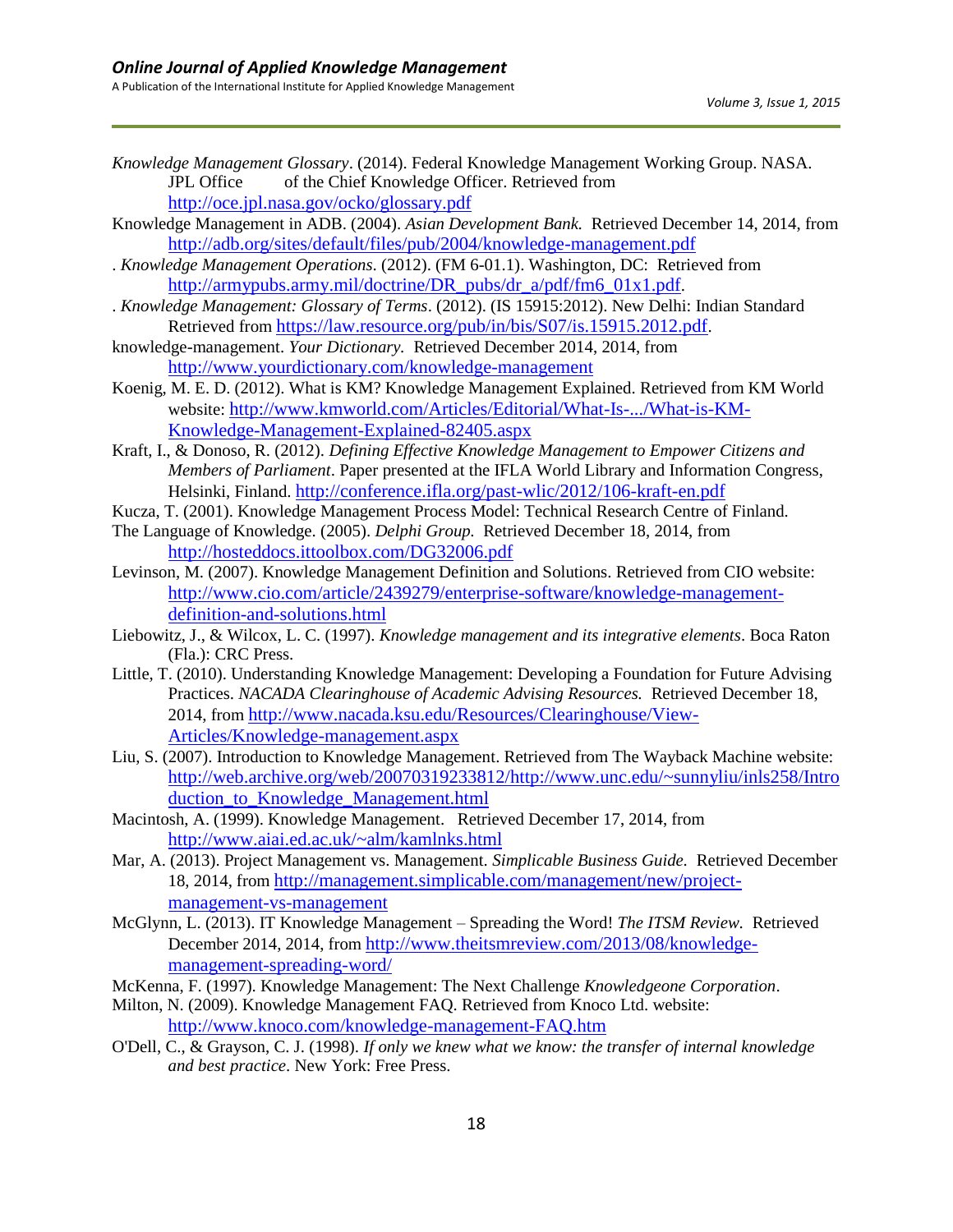- O'Dell, C., & Hubert, C. (2011). *The new edge in knowledge how knowledge management is changing the way we do business*. Hoboken, N.J.: Wiley.
- Onyancha, O. B., & Ocholla, D. N. (2009). Conceptualising 'knowledge management' in the context of library and information science using the core/periphery model. *South African Journal of Information Management, 11*(4). doi: 10.4102/sajim.v11i4.412
- Pearce-Moses, R. (2005). *A Glossary of Archival and Records Terminology*. Chicago, IL: The Society of American Archivists.
- Petrides, L. A., & Nodine, T. R. (2003). Knowledge Management in Education: Defing the Landscape: Institute for the Study of Knowledge Management in Education.
- Prior, V. (2010). *Glossary of terms used in competitive intelligence and knowledge management*. Retrieved from [http://www.comintelli.com/Documents/Glossary\\_CI\\_and\\_KM](http://www.comintelli.com/Documents/Glossary_CI_and_KM)
- Prusak, L. (2001). Where did knowledge management come from? *IBM Systems Journal, 40*(4), 1002.
- Recordkeeping In Brief 26 An introduction to knowledge management for records managers. (2009). *The State Records Authority of New South Wales.* Retrieved Decemeber 18, 2014, from [http://web.archive.org/web/20131508522200/http://www.records.nsw.gov.au/recordkeepi](http://web.archive.org/web/20131508522200/http:/www.records.nsw.gov.au/recordkeeping/government-recordkeeping-manual/guidance/recordkeeping-in-brief/recordkeeping-in-brief-26) [ng/government-recordkeeping-manual/guidance/recordkeeping-in-brief/recordkeeping](http://web.archive.org/web/20131508522200/http:/www.records.nsw.gov.au/recordkeeping/government-recordkeeping-manual/guidance/recordkeeping-in-brief/recordkeeping-in-brief-26)[in-brief-26](http://web.archive.org/web/20131508522200/http:/www.records.nsw.gov.au/recordkeeping/government-recordkeeping-manual/guidance/recordkeeping-in-brief/recordkeeping-in-brief-26)
- Rouse, M. (2013). Knowledge Management (KM). *2014*(November 18). Retrieved from SearchDomino website: <http://searchdomino.techtarget.com/definition/knowledge-management>
- Rumizen, M. C. (2002). *The complete idiot's guide to knowledge management*. Indianapolis, IN: Alpha.
- Sbaffoni, M. M. (2010). Knowledge Management: Basic Approches and Definitions. Retrieved from The Wayback Machine website: [http://web.archive.org/web/20131127012517/http://www.iaea.org/nuclearenergy/nucleark](http://web.archive.org/web/20131127012517/http:/www.iaea.org/nuclearenergy/nuclearknowledge/schools/NKM-School/archive/2010/trieste2010/04_NKM_basis(Sbaffoni).pdf)

[nowledge/schools/NKM-School/archive/2010/trieste2010/04\\_NKM\\_basis\(Sbaffoni\).pdf](http://web.archive.org/web/20131127012517/http:/www.iaea.org/nuclearenergy/nuclearknowledge/schools/NKM-School/archive/2010/trieste2010/04_NKM_basis(Sbaffoni).pdf)

- Serrat, O. (2009). Glossary of Knowledge Management *Knowledge Solutions*: Asian Develeopment Back.
- Siegel, J. G., & Shim, J. K. (Eds.). (2010). *Dictionary of Accounting Terms, 5th edition*: Barron's Educational Series, Inc.
- Sillince, J. (2007). Knowledge Management. In G. Ritzer (Ed.), *Blackwell Encyclopedia of Sociology*: Blackwell Publishing Inc. .
- Skyrme, D. J. (2003). Knowledge Management: making sense of an oxymoron. *Insight, 22*. Retrieved from David Skyrme Associates website: <http://www.skyrme.com/insights/22km.htm>
- Smith, R. G. (2009). Glossary. Retrieved December 18, 2014, from <http://www.reidgsmith.com/Glossary.htm>
- Snowden, D. J. (2009). Defining KM. Retrieved Decemeber 17, 2014, from [http://cognitive](http://cognitive-edge.com/blog/entry/3185/defining-km/)[edge.com/blog/entry/3185/defining-km/](http://cognitive-edge.com/blog/entry/3185/defining-km/)
- Social Knowledge Management. (2014). *Wikipedia.* Retrieved December 18, 2014, from [http://en.wikipedia.org/wiki/Social\\_knowledge\\_management](http://en.wikipedia.org/wiki/Social_knowledge_management)
- Stuhlman, D. D. (2012). Knowledge management terms. *Stuhlman Managment Consutants.* Retrieved December 17, 2014, from <http://home.earthlink.net/~ddstuhlman/defin1.htm>
- Tjaden, T. (2009). *The 7 Faces of Legal Knowledge Management*. Paper presented at the LawTech Canada, Toronto, ON. <http://www.legalresearchandwriting.ca/images/7faces.PDF>
- uit Beijerse, R. P. (1999). Questions in knowledge management: defining and conceptualising a phenomenon. *Journal of Knowledge Management, 3*(2), 94-110. doi: doi:10.1108/13673279910275512
- Uriarte, F. A. (2008). *Introduction to Knowledge Management: A brief introduction to the basic elements of knowledge management for non-practitioners interested in understanding the subject*. Jakarta, Indonesia: ASEAN Foundation.